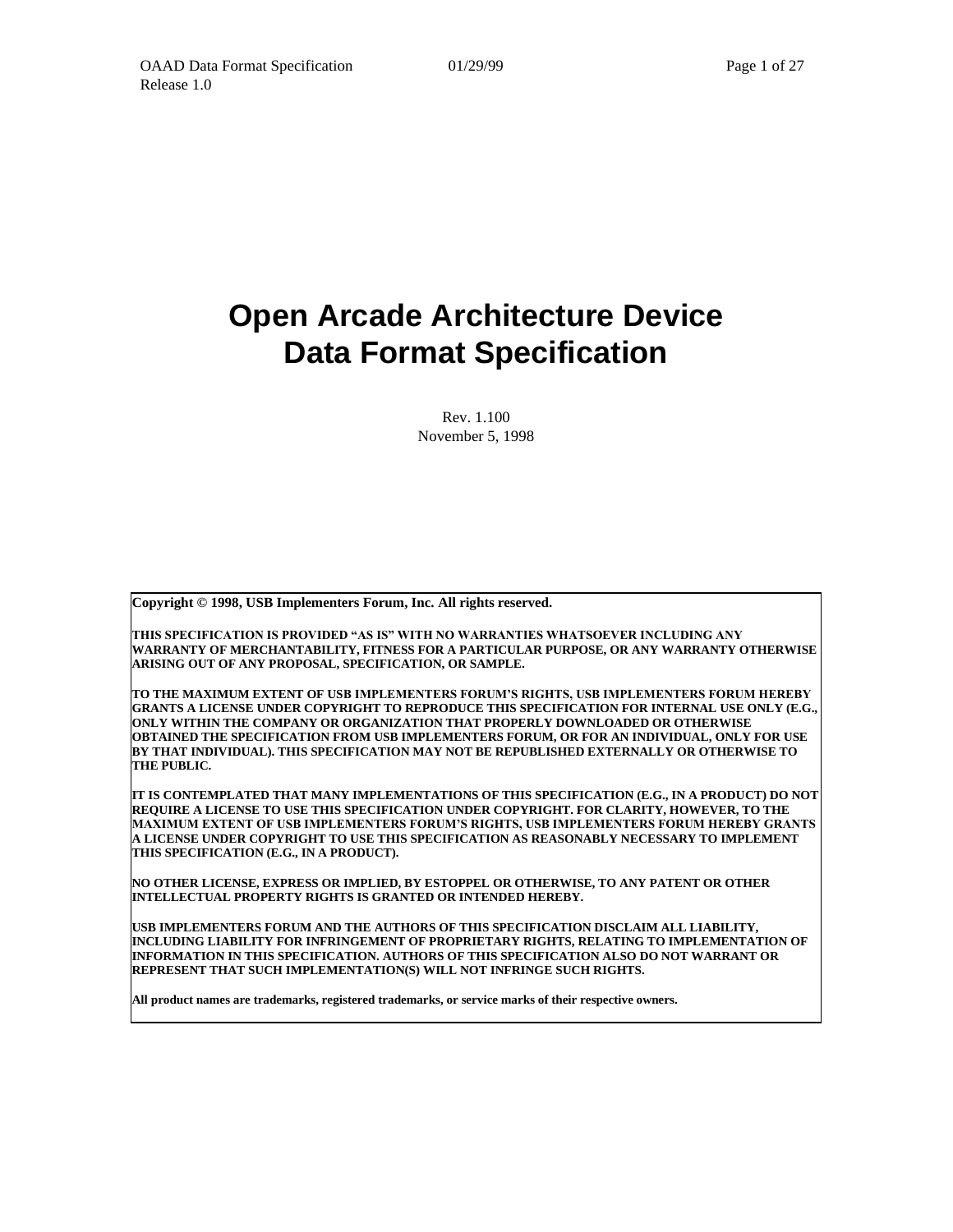# **Contributors**

| <b>Burt Bicksler</b>   | Industrial Mindworks, Inc. (editor) http://www.industrialmindworks.com/ |
|------------------------|-------------------------------------------------------------------------|
| Tony Hana              | HanaHo Inc.                                                             |
| Steve McGowan          | Intel Corporation                                                       |
| Christopher D. Watkins | Industrial Mindworks, Inc. http://www.industrialmindworks.com/          |

# **Revision History**

| <b>Revision</b> | Date     | <b>Description</b>                                                                                               |
|-----------------|----------|------------------------------------------------------------------------------------------------------------------|
| 0.001           | 04/29/98 | Initial document, based on a document by Steve McGowan(Intel) and<br>other sources.                              |
| 0.002           | 04/30/98 | Added Arcade Usage Page table.                                                                                   |
| 0.003           | 05/03/98 | Added notes on Gameworks bill acceptors and debit cards.                                                         |
| 0.004           | 05/14/98 | Added Game Controller Interface Card data formats. Initial pass for<br>arcade device formats for GCI type cards. |
| 0.005           | 05/25/98 | Updated with report ids for added data definitions.                                                              |
| 0.006           | 05/27/98 | Updated based on feedback. Added hotlinks, etc.                                                                  |
| 0.007           | 06/02/98 | Updated hotlinks.                                                                                                |
| 0.008           | 06/08/98 | Added appendix for the implementation details of VeriFone PinPad 1000<br>support.                                |
| 0.009           | 06/10/98 | Expanded the Pin Pad appendix details.                                                                           |
| 0.010           | 06/11/98 | Removed HID specific information. This will be covered in a separate                                             |
|                 |          | document. Removed data definitions for devices that will not be in the<br>initial release.                       |
| 0.011           | 06/16/98 | Added General Purpose IO Device example report descriptor and<br>descriptions for each of the usages (sbm)       |
| 0.012           | 07/18/98 | Revised table from Report ID to Usage Report ID. Added Alarm Input to<br>table and usage definition. (bbb)       |
| 0.013           | 09/20/98 | Initial release candidate. And added reports for coin counters and IO<br>direction mapping. (bbb)                |
| 0.014           | 09/22/98 | Release candidate. Corrected some copy paste errors in new I/O<br>Direction reports. (bbb)                       |
| 1.000           | 10/05/98 | Release candidate. Added Extended Optical Input Report. (bbb)                                                    |
| 1.100           | 11/05/98 | Added Reports for supporting PinPads. (bbb)                                                                      |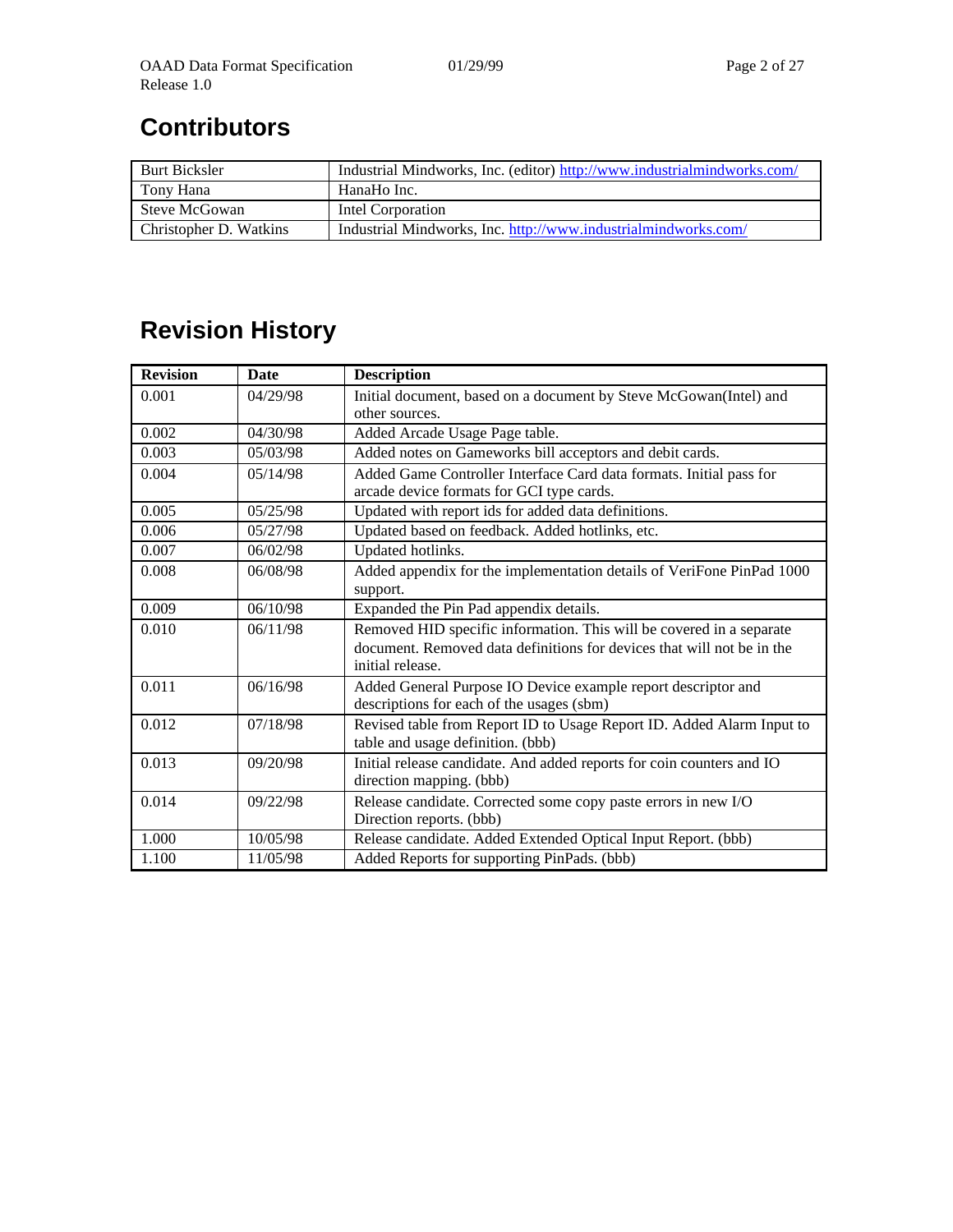# **Table of Contents**

| $\mathbf{1}$            |       |  |
|-------------------------|-------|--|
|                         | 1.1   |  |
| $\overline{2}$          |       |  |
|                         |       |  |
| 3                       |       |  |
|                         | 3.1   |  |
|                         | 3.2   |  |
|                         | 3.3   |  |
| $\overline{\mathbf{4}}$ |       |  |
|                         | 4.1   |  |
|                         | 4.2.  |  |
|                         | 4.2.1 |  |
|                         | 4.2.2 |  |
|                         | 4.2.3 |  |
|                         | 4.2.4 |  |
|                         | 4.2.5 |  |
|                         | 4.2.6 |  |
|                         | 4.2.7 |  |
|                         | 4.2.8 |  |
|                         | 4.2.9 |  |
| 5                       |       |  |
| 6                       |       |  |
|                         | 6.1   |  |
|                         | 6.2   |  |

# $\overline{\mathbf{1}}$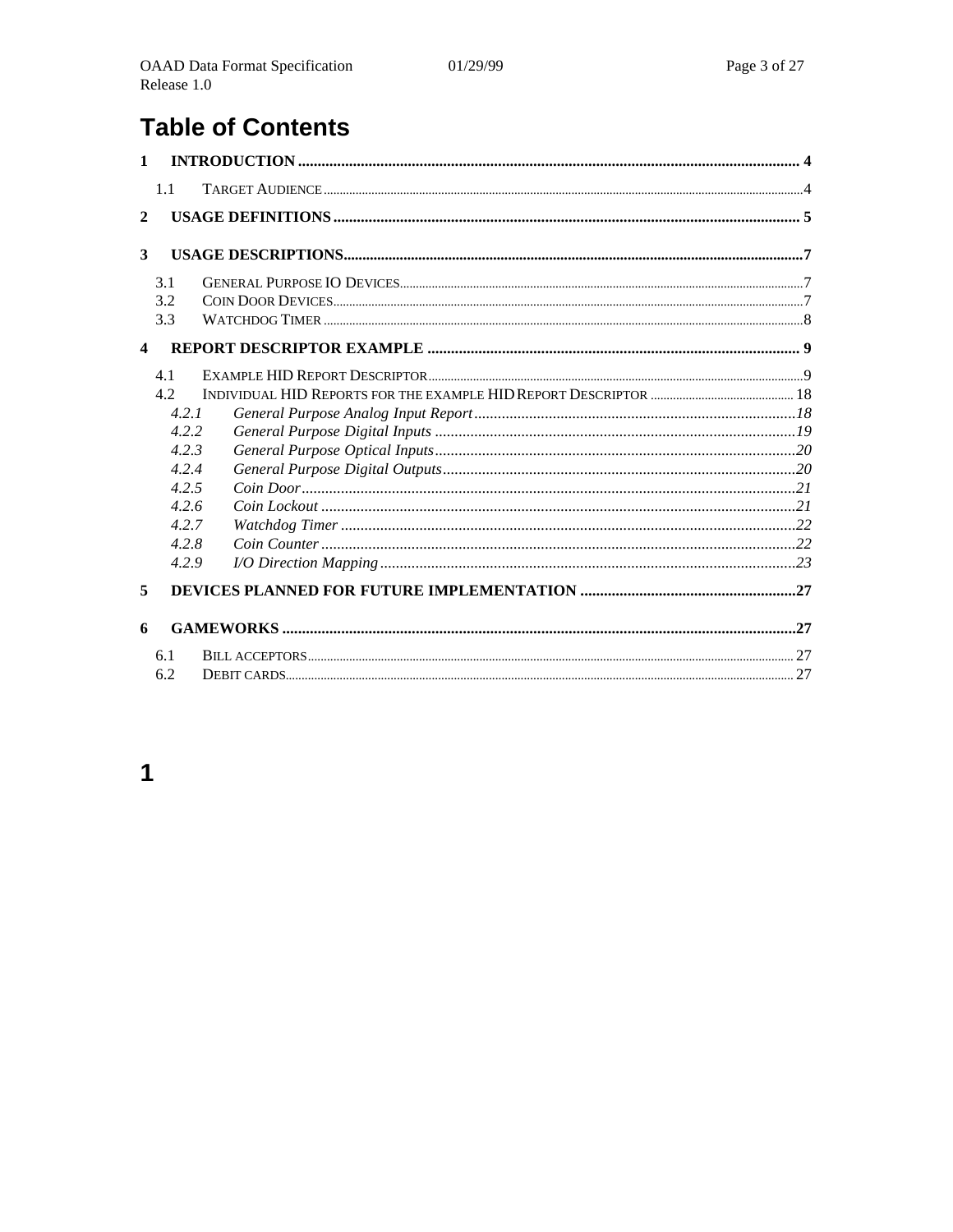# **Introduction**

Each OAAD Device has an associated data format that is used to return status and data, set commands and configuration, and other interactions. This document describes these data formats, and is intended to be used in conjunction with the appropriate OAAD SDK header files.

# <span id="page-3-0"></span>**1.1 Target Audience**

This document is provided for developers of arcade applications, as well as developers who are producing OAADDevice objects.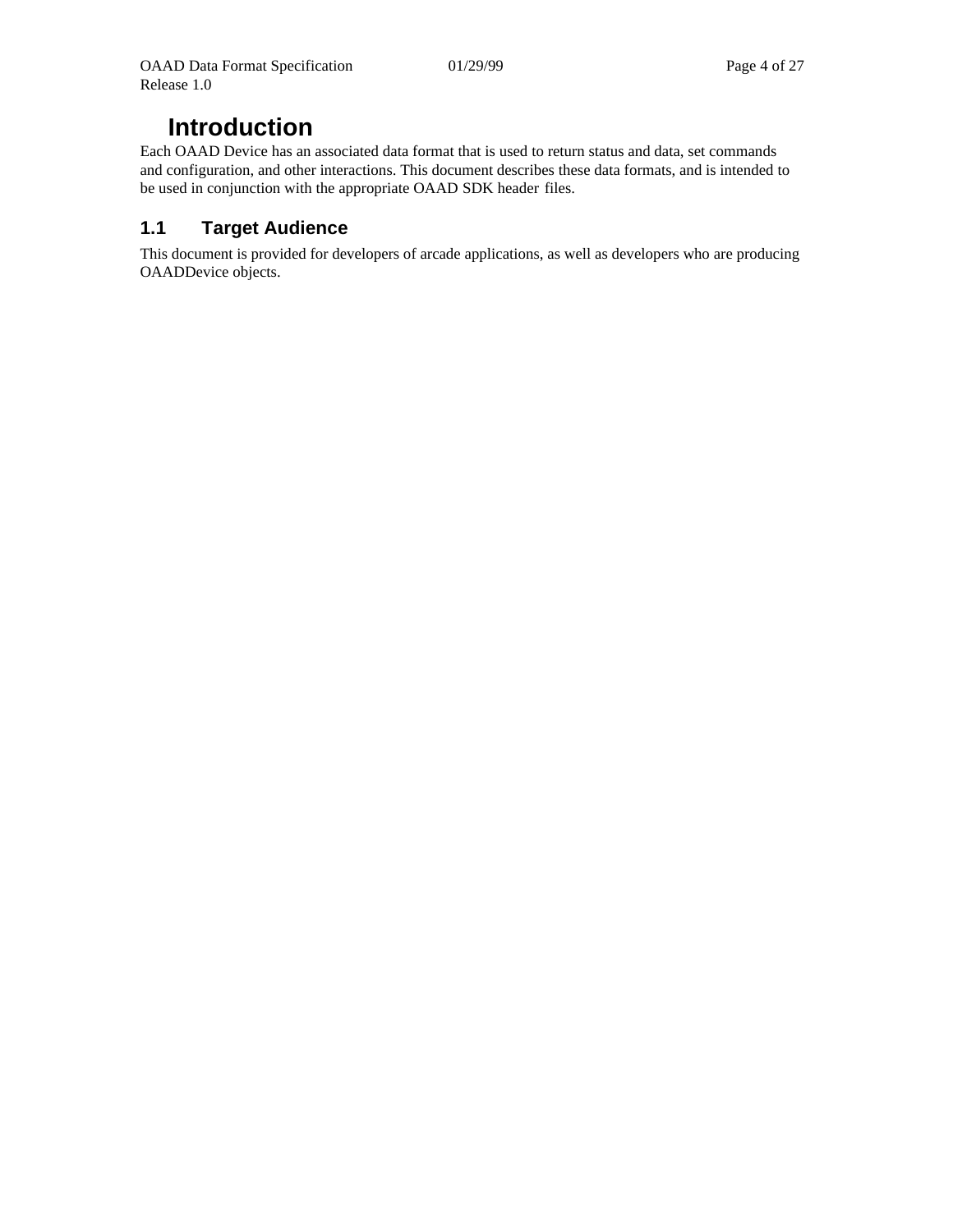# <span id="page-4-0"></span>**2 Usage Definitions**

**NOTE: This Data Report ID Definition table is supplied as an example only. It has NOT been officially adopted or approved by the OAAF membership and is subject to change without notice.**

Each OAAD Device has an associated data format that is used to return status and data, set commands and configuration, and other interactions. The Data Report ID is returned from the OAAD library method EnumerateDataFormats, and is used to identify the supported data format to the application.

| <b>Usage ID</b> | <b>Usage Name</b>                    | <b>Usage Type</b> |
|-----------------|--------------------------------------|-------------------|
| 00              | Undefined                            |                   |
| 01              | <b>General Purpose IO Card</b>       | CA                |
| 02              | <b>Coin Door</b>                     | CA                |
| 03              | <b>Watchdog Timer</b>                | CA                |
| 04-2F           | <b>Reserved</b>                      |                   |
| 30              | General Purpose Analog Input State   | DV                |
| 31              | General Purpose Digital Input State  | DV                |
| 32              | General Purpose Optical Input State  | DV                |
| 33              | General Purpose Digital Output State | DV                |
| 34              | Number of Coin Doors                 | DV                |
| 35              | Coin Drawer Drop Count               | DV                |
| 36              | <b>Coin Drawer Start</b>             | OOC               |
| 37              | <b>Coin Drawer Service</b>           | OOC               |
| 38              | <b>Coin Drawer Tilt</b>              | OOC               |
| 39              | Coin Door Test                       | OOC               |
| 40              | Coin Door Lockout                    | OOC               |
| 41              | <b>Watchdog Timeout</b>              | <b>DV</b>         |
| 42              | <b>Watchdog Action</b>               | <b>NAry</b>       |
| 43              | Watchdog Reboot                      | Sel               |
| 44              | Watchdog Restart                     | Sel               |
| 45              | Alarm Input                          | DV                |
| 46              | Coin Door Counter                    | OOC               |
| 47              | I/O Direction Mapping                | <b>DV</b>         |
| 48              | Set I/O Direction                    | OOC               |
| 49              | <b>Extended Optical Input State</b>  | <b>DV</b>         |
| 4A              | Pin Pad Input State                  | DV                |
| 4B              | Pin Pad Status                       | <b>DV</b>         |
| 4C              | Pin Pad Output                       | OOC               |
| 4D              | Pin Pad Command                      | DV                |
| 4E-FFFF         | Reserved                             |                   |

#### **Table 1: Data Usage ID Definitions**

For an explanation of Usage Types, refer to the HID Usage Table document available on the USB-IF web site [www.usb.org.](http://www.usb.org/)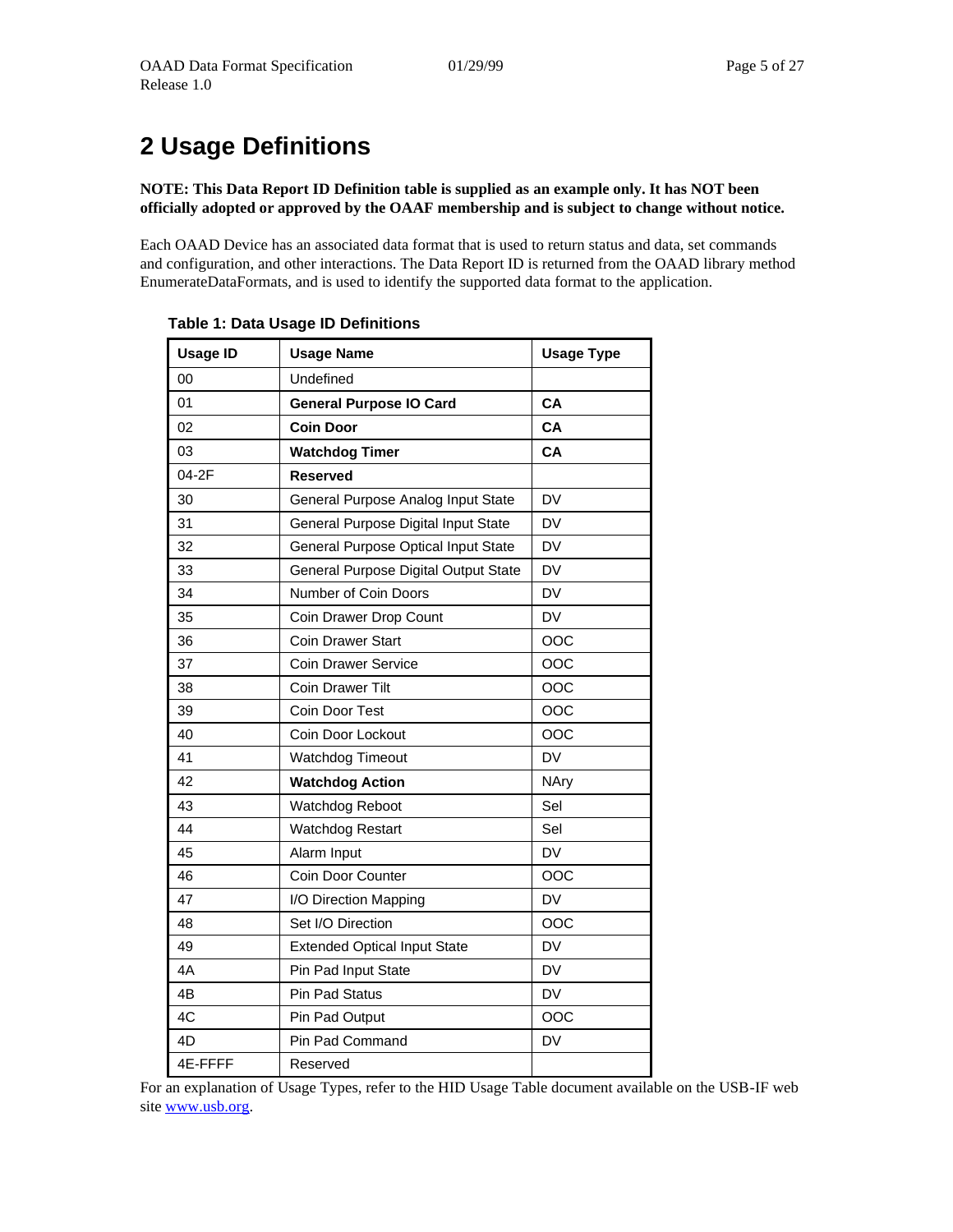It is possible for a given OAAD Device to support multiple Data Reports. For example Game Controller Interface (GCI) cards generally provide the first 4 Data Reports, while some may also provide the Coin Door and Coin Lockout functionality. For those devices that do not directly support one, or more, of the above Data Reports the OAAD Device object can provide appropriate emulation. E.g. if a particular GCI card does not provide a specific set of inputs dedicated to Coin Doors the OAAD Device object developer can use some of that card's General Purpose Digital Inputs with the appropriate filtering applied in software. Of course this assumes that the physical wiring in the arcade application conforms to those inputs.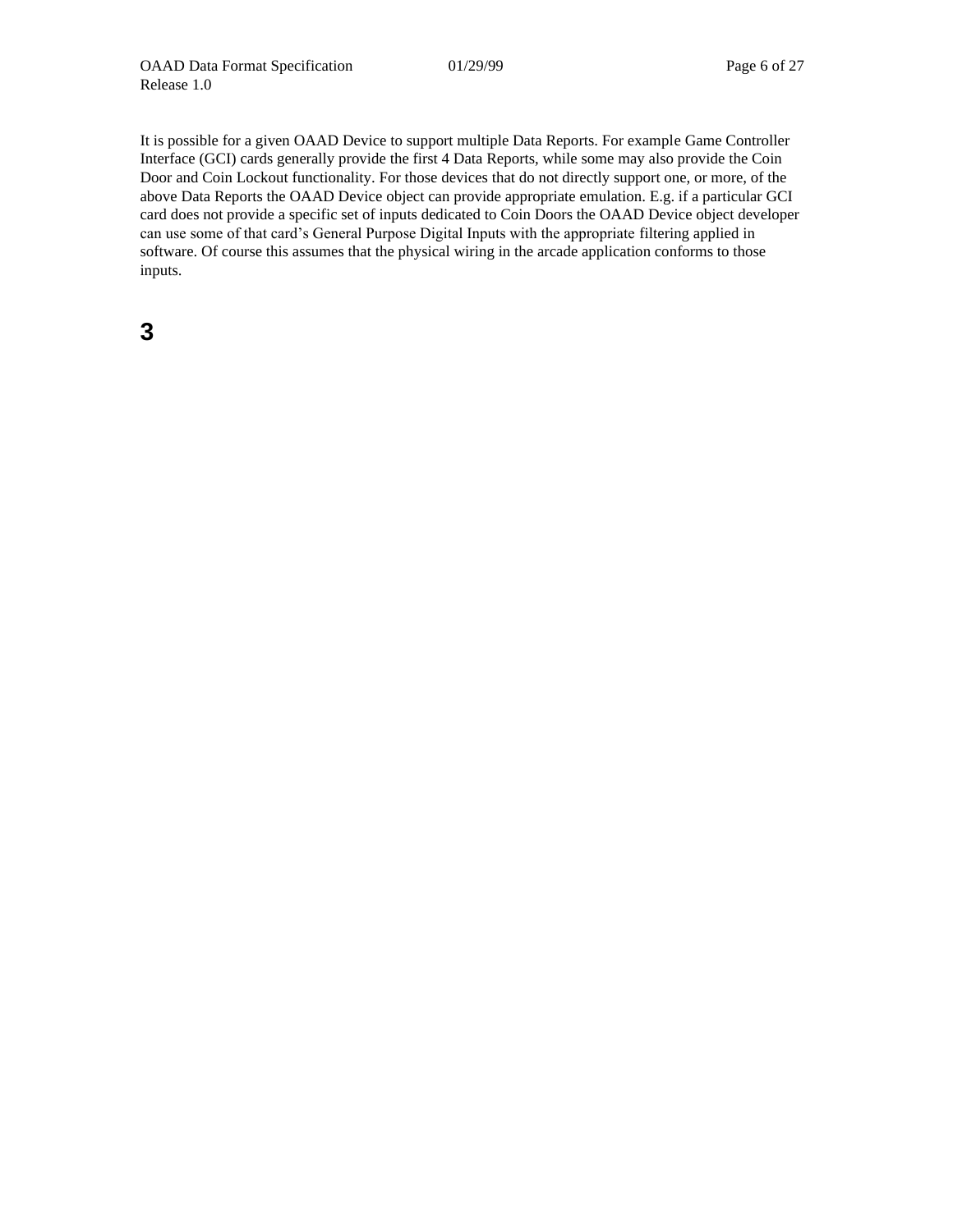# **Usage Descriptions**

## <span id="page-6-0"></span>*3.1 General Purpose IO Devices*

Game controller interface cards are typically implemented as a general purpose input/output card that provides multiple digital, analog and optical inputs as well as digital outputs. These devices interface via the serial communication port, with newer cards interfacing via the Universal Serial Bus (USB). The Data IDs defined for this class of device may be used for general-purpose interfacing. In addition, an OAADDevice object implementation for these devices should include the specific Data Reports for each of the device types that may be supported by the hardware. E.g. coin doors, push buttons, trackballs, etc.

In addition to the actual data each field has an associated min/max value that may be returned via the OAAD library GetProperties method.

If multiple instances of a General Purpose Input or Output usage exists it will be contained in a collection that has an ordinal usage attached to it. The ordinal usage identifies the specific instance of the control (1, 2, 3, etc.), where each ordinal defines a specific analog input; i.e. Ordinal 1 identifies analog input 1, Ordinal 2 analog input 2, etc.

| <b>General Purpose IO device</b>     | $CA$ – This application collection defines a general-purpose<br>interface card that is used to attach a variety of devices. They<br>typically consist of generalized analog, digital and optical,<br>input and output ports. |
|--------------------------------------|------------------------------------------------------------------------------------------------------------------------------------------------------------------------------------------------------------------------------|
| General Purpose Analog Input State   | $DV - State$ of a general-purpose analog input.                                                                                                                                                                              |
| General Purpose Digital Input State  | $DV - State$ of a general-purpose digital input.                                                                                                                                                                             |
| General Purpose Optical Input State  | $DV - State$ of a general-purpose optical input. Typically from<br>an optical mouse or other optically encoded device.                                                                                                       |
| General Purpose Digital Output State | $DV - State$ of a general-purpose digital output.                                                                                                                                                                            |
| <b>I/O Direction Mapping</b>         | $DV - Direction$ of an I/O line. 1 = Input, 0 = Output                                                                                                                                                                       |
| Set I/O Direction Mapping            | $DV$ – Direction of an I/O line. 1 = Input, 0 = Output                                                                                                                                                                       |

#### <span id="page-6-1"></span>*3.2 Coin Door Devices*

Description of a coin door device. Steal from product literature.

| <b>Coin Door</b>       | CA – This application collection defines a coin door device used<br>in arcade and other standalone billing applications. |
|------------------------|--------------------------------------------------------------------------------------------------------------------------|
| Number of Coin Doors   | $DV$ – This field contains a count of the coin drawers supported by<br>a device.                                         |
| Coin Drawer Drop Count | DV - A count of the number of coins dropped by the user.                                                                 |
| Coin Drawer Start      | OOC - The Start button associated with a particular coin door.                                                           |
| Coin Drawer Service    | $OOC - ???$                                                                                                              |
| Coin Drawer Tilt       | OOC - Tamper indicator ???.                                                                                              |
| Coin Door Test         | $OOC - ???$                                                                                                              |
| Coin Door Lockout      | $OOC - An$ output to the device that disables the coin door.                                                             |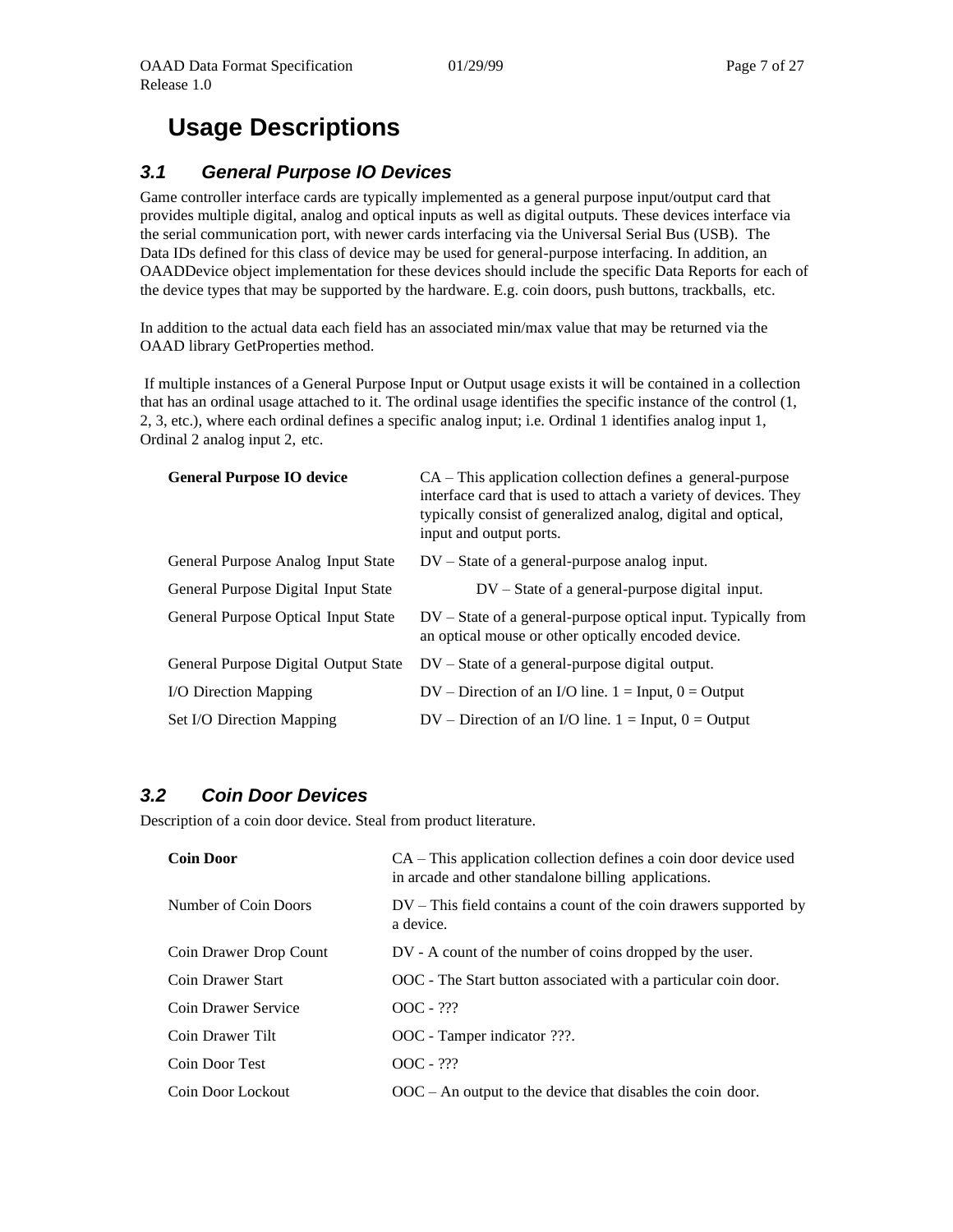# <span id="page-7-0"></span>*3.3 Watchdog Timer*

Watchdog timers are used to recover from catastrophic hardware or software failures. If the timeout value is not updated in a timely manner it is assumed that control of the device has been lost by the software and an error recovery operation is enforced. Depending on the failure type, a hardware or a software recovery may be required. The actions recovery supported by a device are declared in the *Watchdog Action*  collection. If a device only supports hardware reset then only the *Watchdog Action Reboot* usage will be declared.

| Watchdog timer                 | $CA$ – This application collection defines a generalized watchdog<br>timer device.                                                                                                  |
|--------------------------------|-------------------------------------------------------------------------------------------------------------------------------------------------------------------------------------|
| Watchdog Timeout               | DV - The duration, in seconds, before the Watchdog Action is<br>invoked. Software must update this on a timely basis to prevent<br>the Watchdog Action from automatically occuring. |
| <b>Watchdog Action</b>         | NAry – Identifies the action to be performed by the watchdog<br>timer. This collection will contain one of the following Watchdog<br>Action usages.                                 |
| <b>Watchdog Action Reboot</b>  | Sel – Performs a hardware reset upon a Watchdog Timer timeout.<br>(OAWDT REBOOT)                                                                                                    |
| <b>Watchdog Action Restart</b> | Sel – Performs a software reset upon a Watchdog Timer timeout.<br>(OAWDT RESTART)                                                                                                   |

**4**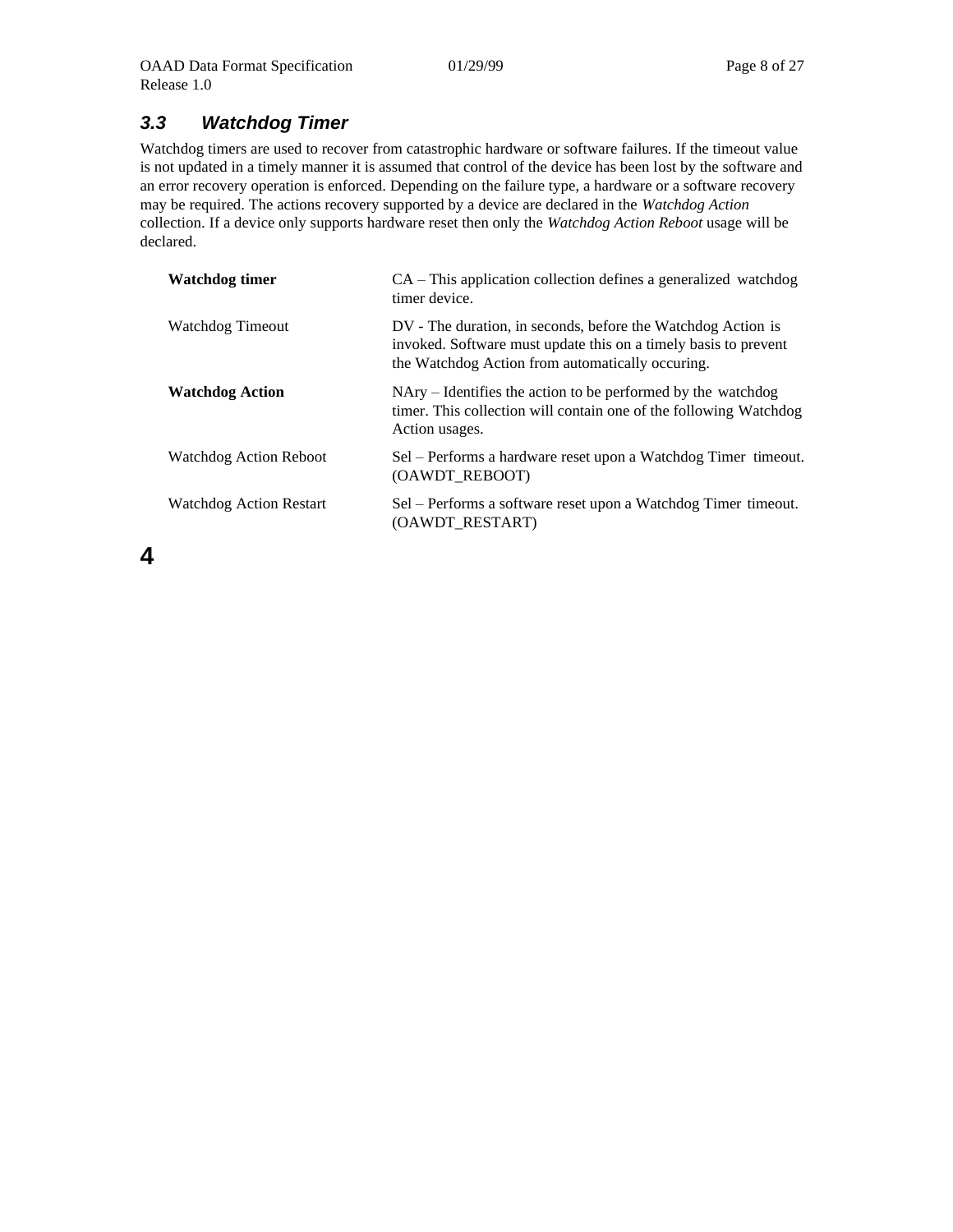# **Report Descriptor Example**

This Report Descriptor example is only intended for hardware developers. The actual Report Descriptor presented by a device will vary from one implementation to another. The physical layout of the reports that are described by this descriptor are shown following the report descriptor.

# <span id="page-8-0"></span>*4.1 Example HID Report Descriptor*

| USAGE PAGE (Arcade)<br>USAGE (General Purpose IO Card)<br>COLLECTION (Application)                                                                                                                                               | 06 00 FF<br>09 01<br>A1 01                                                                |  |  |
|----------------------------------------------------------------------------------------------------------------------------------------------------------------------------------------------------------------------------------|-------------------------------------------------------------------------------------------|--|--|
| ;Report 1<br>:8 General purpose analog inputs                                                                                                                                                                                    |                                                                                           |  |  |
| REPORT ID (1)<br>REPORT SIZE (8)<br>REPORT COUNT (1)<br>LOGICAL MINIMUM (0)<br>LOGICAL MAXIMUM (255)<br>USAGE (Ordinals: Instance 1)<br>COLLECTION (Logical)<br>USAGE (General Purpose Analog Input 1)<br>INPUT (Data, Var, Abs) | 85 01<br>75 08<br>95 01<br>15 00<br>26 FF 00<br>0B 01 00 0A 00<br>A1 02<br>09 30<br>81 02 |  |  |
| END COLLECTION<br>USAGE (Ordinals: Instance 2)<br>COLLECTION (Logical)<br>USAGE (General Purpose Analog Input 2)<br>INPUT (Data, Var, Abs)                                                                                       | CO<br>0B 02 00 0A 00<br>A1 02<br>09 30<br>81 02                                           |  |  |
| END COLLECTION<br>USAGE (Ordinals: Instance 3)<br>COLLECTION (Logical)<br>USAGE (General Purpose Analog Input 3)<br>INPUT (Data, Var, Abs)                                                                                       | C <sub>0</sub><br>0B 03 00 0A 00<br>A1 02<br>09 30<br>81 02                               |  |  |
| END COLLECTION<br>USAGE (Ordinals: Instance 4)<br>COLLECTION (Logical)<br>USAGE (General Purpose Analog Input 4)<br>INPUT (Data, Var, Abs)                                                                                       | CO<br>0B 04 00 0A 00<br>A1 02<br>09 30<br>81 02                                           |  |  |
| END COLLECTION<br>USAGE (Ordinals: Instance 5)<br>COLLECTION (Logical)<br>USAGE (General Purpose Analog Input 5)<br>INPUT (Data, Var, Abs)                                                                                       | C <sub>0</sub><br>0B 05 00 0A 00<br>A1 02<br>09 30<br>81 02                               |  |  |
| END COLLECTION<br>USAGE (Ordinals: Instance 6)<br>COLLECTION (Logical)<br>USAGE (General Purpose Analog Input 6)                                                                                                                 | CO<br>0B 06 00 0A 00<br>A1 02<br>09 30                                                    |  |  |
| INPUT (Data, Var, Abs)<br>END COLLECTION<br>USAGE (Ordinals: Instance 7)<br>COLLECTION (Logical)                                                                                                                                 | 81 02<br>CO<br>0B 07 00 0A 00<br>A1 02                                                    |  |  |
| USAGE (General Purpose Analog Input 7)<br>INPUT (Data, Var, Abs)<br>END COLLECTION                                                                                                                                               | 09 30<br>81 02<br>CO<br>0B 08 00 0A 00                                                    |  |  |
| USAGE (Ordinals: Instance 8)<br>COLLECTION (Logical)                                                                                                                                                                             | A1 02                                                                                     |  |  |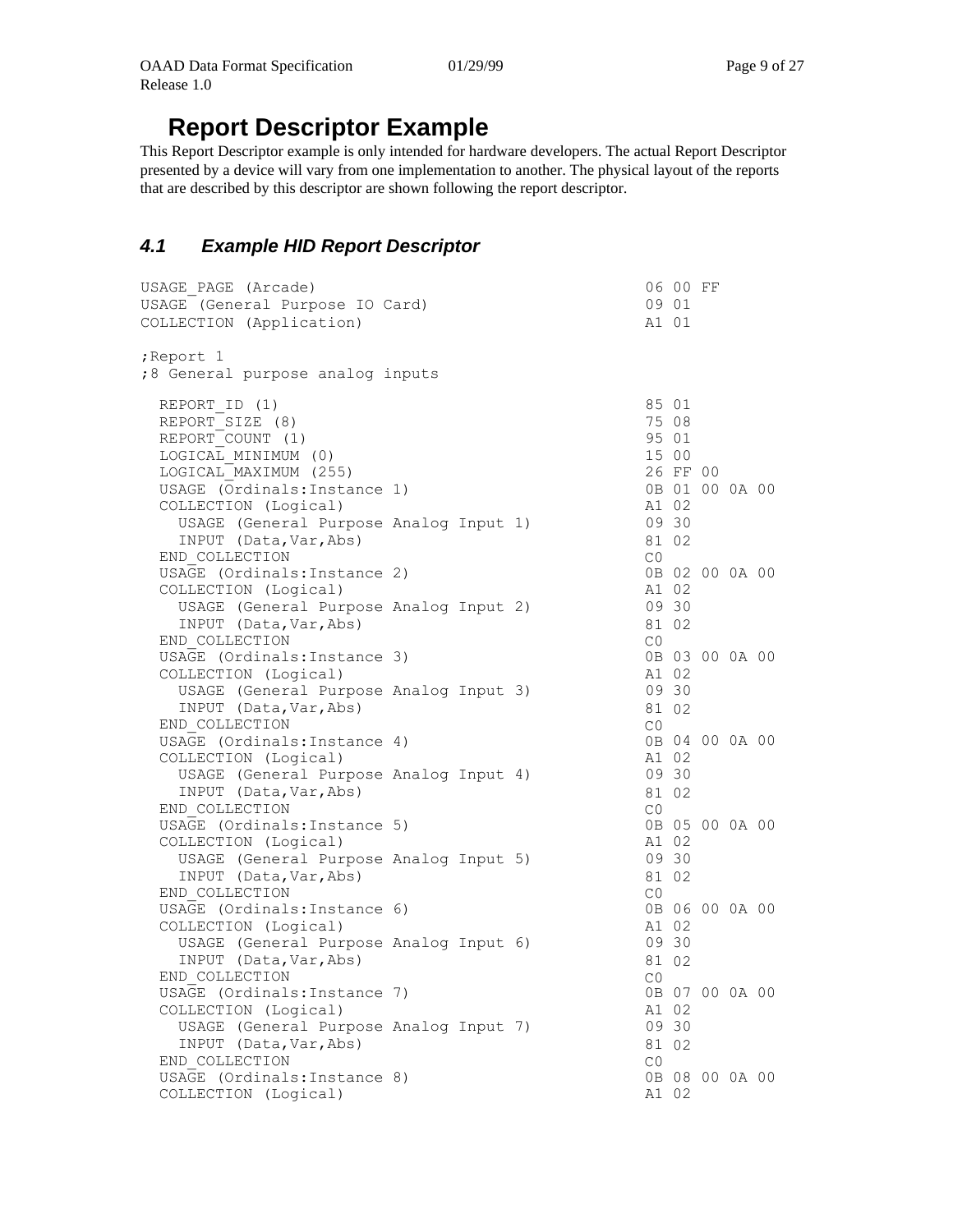| USAGE (General Purpose Analog Input 8)<br>INPUT (Data, Var, Abs)<br>END COLLECTION                                          |  | 09 30<br>81 02<br>CO    |                |  |  |
|-----------------------------------------------------------------------------------------------------------------------------|--|-------------------------|----------------|--|--|
| Report 2;<br>;16 General purpose digital inputs                                                                             |  |                         |                |  |  |
| REPORT ID (2)<br>USAGE (Ordinals: Instance 1)<br>COLLECTION (Logical)                                                       |  | 85 02<br>A1 02          | 0B 01 00 0A 00 |  |  |
| USAGE (General Purpose Digital Input 1)<br>INPUT (Data, Var, Abs)<br>END COLLECTION                                         |  | 09 31<br>81 02<br>CO    |                |  |  |
| USAGE (Ordinals: Instance 2)<br>COLLECTION (Logical)                                                                        |  | A1 02                   | 0B 02 00 0A 00 |  |  |
| USAGE (General Purpose Digital Input 2)<br>INPUT (Data, Var, Abs)<br>END COLLECTION                                         |  | 09 31<br>81 02<br>C0    |                |  |  |
| USAGE (Ordinals: Instance 3)<br>COLLECTION (Logical)                                                                        |  | A1 02                   | 0B 03 00 0A 00 |  |  |
| USAGE (General Purpose Digital Input 3)<br>INPUT (Data, Var, Abs)<br>END COLLECTION                                         |  | 09 31<br>81 02<br>CO    |                |  |  |
| USAGE (Ordinals: Instance 4)<br>COLLECTION (Logical)<br>USAGE (General Purpose Digital Input 4)                             |  | A1 02<br>09 31          | 0B 04 00 0A 00 |  |  |
| INPUT (Data, Var, Abs)<br>END COLLECTION<br>USAGE (Ordinals: Instance 5)                                                    |  | 81 02<br>CO             | 0B 05 00 0A 00 |  |  |
| COLLECTION (Logical)<br>USAGE (General Purpose Digital Input 5)<br>INPUT (Data, Var, Abs)                                   |  | A1 02<br>09 31<br>81 02 |                |  |  |
| END COLLECTION<br>USAGE (Ordinals: Instance 6)<br>COLLECTION (Logical)                                                      |  | CO<br>A1 02             | 0B 06 00 0A 00 |  |  |
| USAGE (General Purpose Digital Input 6)<br>INPUT (Data, Var, Abs)<br>END COLLECTION                                         |  | 09 31<br>81 02<br>CO    |                |  |  |
| USAGE (Ordinals: Instance 7)<br>COLLECTION (Logical)<br>USAGE (General Purpose Digital Input 7)                             |  | A1 02<br>09 31          | 0B 07 00 0A 00 |  |  |
| INPUT (Data, Var, Abs)<br>END COLLECTION                                                                                    |  | 81 02<br>CO             |                |  |  |
| USAGE (Ordinals: Instance 8)<br>COLLECTION (Logical)<br>USAGE (General Purpose Digital Input 8)<br>INPUT (Data, Var, Abs)   |  | A1 02<br>09 31<br>81 02 | 0B 08 00 0A 00 |  |  |
| END COLLECTION<br>USAGE (Ordinals: Instance 9)<br>COLLECTION (Logical)                                                      |  | CO<br>A1 02             | 0B 09 00 0A 00 |  |  |
| USAGE (General Purpose Digital Input 9)<br>INPUT (Data, Var, Abs)<br>END COLLECTION                                         |  | 09 31<br>81 02<br>CO    |                |  |  |
| USAGE (Ordinals: Instance 10)<br>COLLECTION (Logical)<br>USAGE (General Purpose Digital Input 10)<br>INPUT (Data, Var, Abs) |  | A1 02<br>09 31<br>81 02 | 0B 0A 00 0A 00 |  |  |
| END COLLECTION<br>USAGE (Ordinals: Instance 11)<br>COLLECTION (Logical)                                                     |  | CO<br>A1 02             | 0B 0B 00 0A 00 |  |  |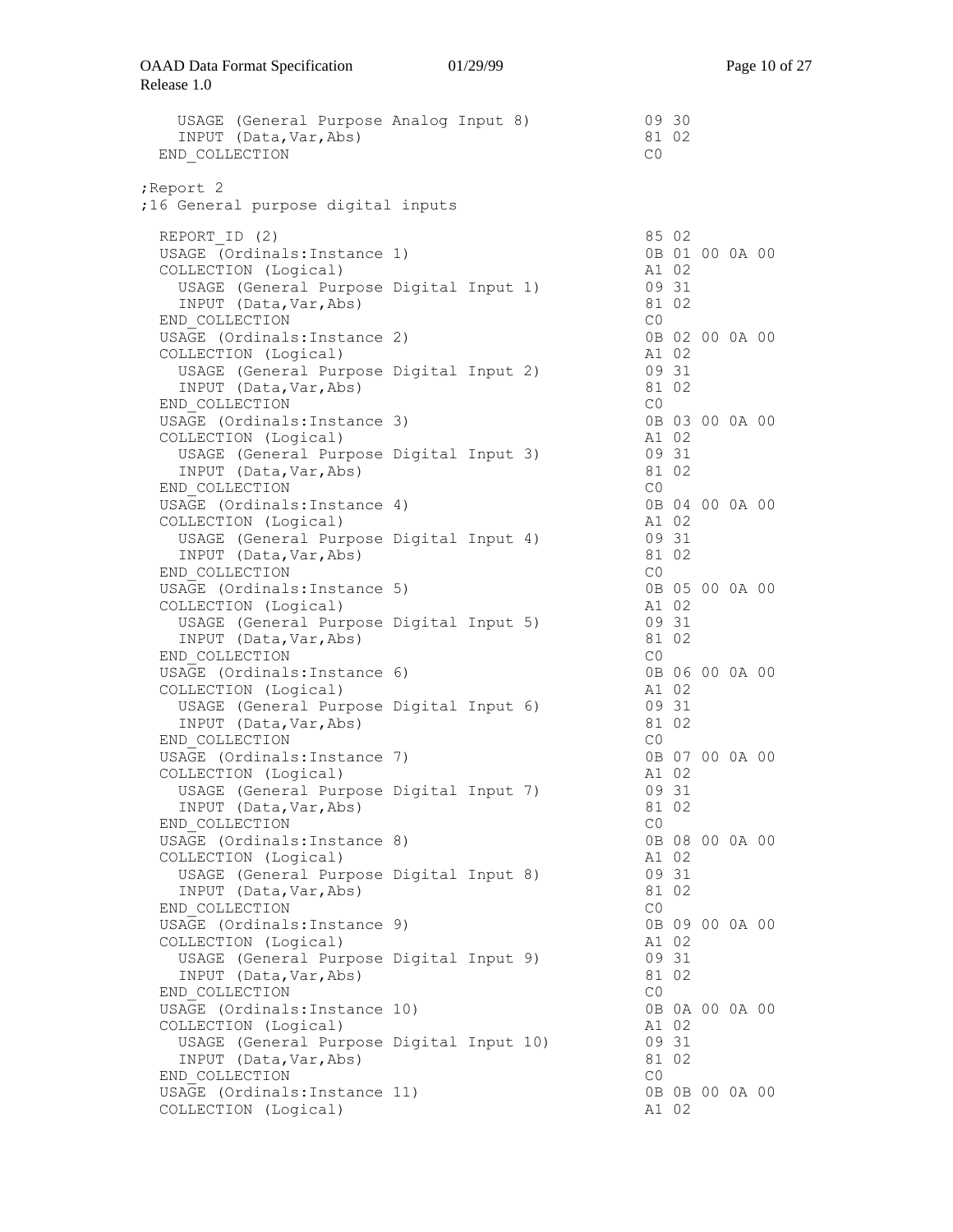| USAGE (General Purpose Digital Input 11)<br>INPUT (Data, Var, Abs)<br>END COLLECTION                                |  | 09 31<br>81 02<br>C0    |  |                |  |
|---------------------------------------------------------------------------------------------------------------------|--|-------------------------|--|----------------|--|
| USAGE (Ordinals: Instance 12)<br>COLLECTION (Logical)<br>USAGE (General Purpose Digital Input 12)                   |  | A1 02<br>09 31          |  | 0B 0C 00 0A 00 |  |
| INPUT (Data, Var, Abs)<br>END COLLECTION                                                                            |  | 81 02<br>C0             |  | 0B 0D 00 0A 00 |  |
| USAGE (Ordinals: Instance 13)<br>COLLECTION (Logical)<br>USAGE (General Purpose Digital Input 13)                   |  | A1 02<br>09 31          |  |                |  |
| INPUT (Data, Var, Abs)<br>END COLLECTION<br>USAGE (Ordinals: Instance 14)                                           |  | 81 02<br>C0             |  | 0B 0E 00 0A 00 |  |
| COLLECTION (Logical)<br>USAGE (General Purpose Digital Input 14)<br>INPUT (Data, Var, Abs)                          |  | A1 02<br>09 31<br>81 02 |  |                |  |
| END COLLECTION<br>USAGE (Ordinals: Instance 15)<br>COLLECTION (Logical)                                             |  | C0<br>A1 02             |  | 0B OF 00 0A 00 |  |
| USAGE (General Purpose Digital Input 15)<br>INPUT (Data, Var, Abs)<br>END COLLECTION                                |  | 09 31<br>81 02<br>CO    |  |                |  |
| USAGE (Ordinals: Instance 16)<br>COLLECTION (Logical)<br>USAGE (General Purpose Digital Input 16)                   |  | A1 02<br>09 31          |  | 0B 10 00 0A 00 |  |
| INPUT (Data, Var, Abs)<br>END COLLECTION                                                                            |  | 81 02<br>CO             |  |                |  |
| ; Report 3                                                                                                          |  |                         |  |                |  |
| ;8 General purpose optical inputs                                                                                   |  |                         |  |                |  |
| REPORT ID (3)<br>USAGE (Ordinals: Instance 1)                                                                       |  | 85 03<br>A1 02          |  | 0B 01 00 0A 00 |  |
| COLLECTION (Logical)<br>USAGE (General Purpose Optical Input 1)<br>INPUT (Data, Var, Abs)                           |  | 09 32<br>81 02          |  |                |  |
| END COLLECTION<br>USAGE (Ordinals: Instance 2)<br>COLLECTION (Logical)                                              |  | C0<br>A1 02             |  | 0B 02 00 0A 00 |  |
| USAGE (General Purpose Optical Input 2)<br>INPUT (Data, Var, Abs)<br>END COLLECTION                                 |  | 09 32<br>81 02<br>CO    |  |                |  |
| USAGE (Ordinals: Instance 3)<br>COLLECTION (Logical)<br>USAGE (General Purpose Optical Input 3)                     |  | A1 02<br>09 32          |  | 0B 03 00 0A 00 |  |
| INPUT (Data, Var, Abs)<br>END COLLECTION<br>USAGE (Ordinals: Instance 4)                                            |  | 81 02<br>CO             |  | 0B 04 00 0A 00 |  |
| COLLECTION (Logical)<br>USAGE (General Purpose Optical Input 4)<br>INPUT (Data, Var, Abs)                           |  | A1 02<br>09 32<br>81 02 |  |                |  |
| END COLLECTION<br>USAGE (Ordinals: Instance 5)<br>COLLECTION (Logical)                                              |  | CO<br>A1 02             |  | 0B 05 00 0A 00 |  |
| USAGE (General Purpose Optical Input 5)<br>INPUT (Data, Var, Abs)<br>END COLLECTION<br>USAGE (Ordinals: Instance 6) |  | 09 32<br>81 02<br>CO    |  | 0B 06 00 0A 00 |  |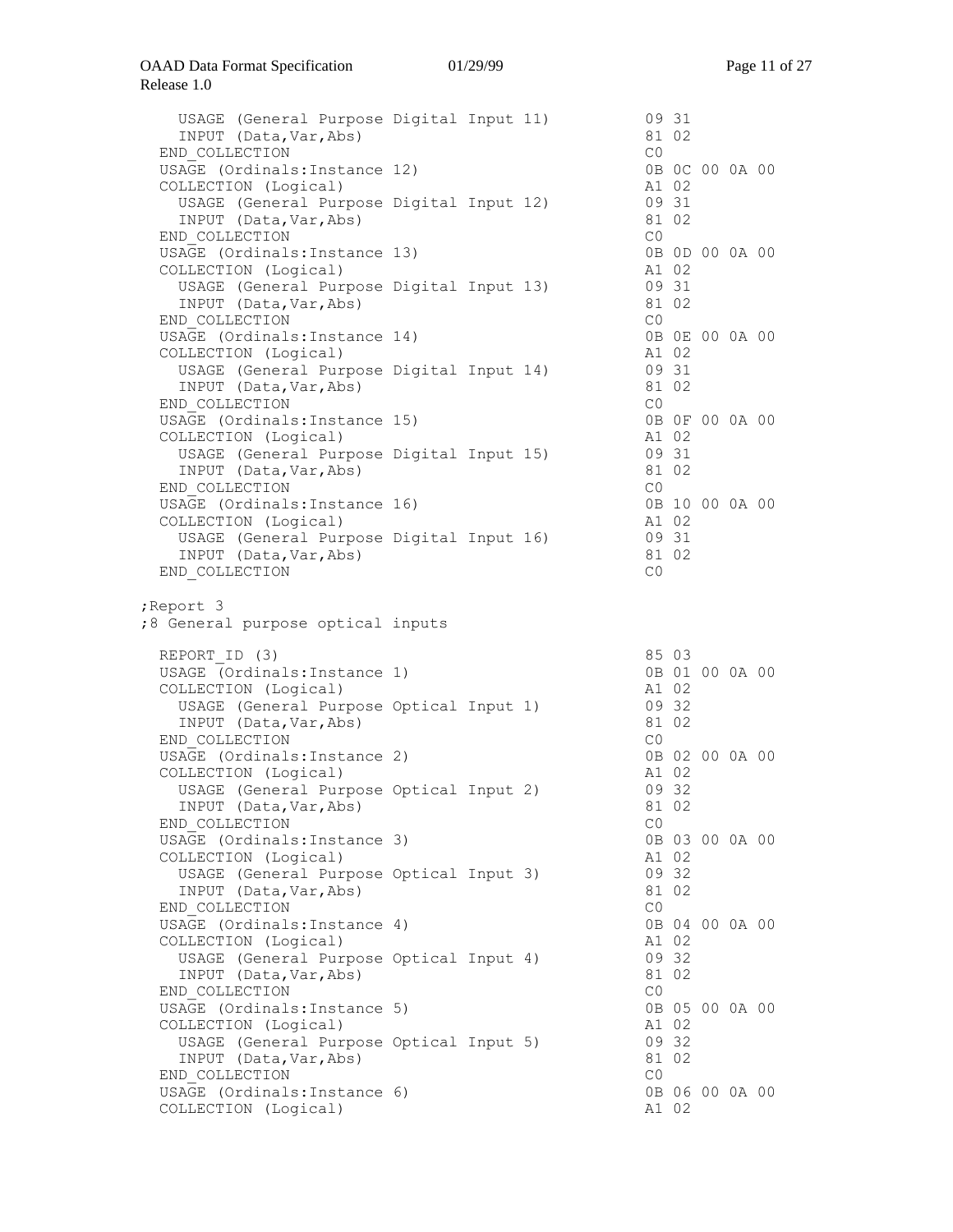| USAGE (General Purpose Optical Input 6)<br>INPUT (Data, Var, Abs)<br>END COLLECTION                                                                                                                                                                                                                                                                                                                         |  | CO                            | 09 32<br>81 02                                                                                                                         |  |  |
|-------------------------------------------------------------------------------------------------------------------------------------------------------------------------------------------------------------------------------------------------------------------------------------------------------------------------------------------------------------------------------------------------------------|--|-------------------------------|----------------------------------------------------------------------------------------------------------------------------------------|--|--|
| USAGE (Ordinals: Instance 7)<br>COLLECTION (Logical)<br>USAGE (General Purpose Optical Input 7)<br>INPUT (Data, Var, Abs)<br>END COLLECTION                                                                                                                                                                                                                                                                 |  | A1 02<br>81 02<br>CO          | 0B 07 00 0A 00<br>09 32                                                                                                                |  |  |
| USAGE (Ordinals: Instance 8)<br>COLLECTION (Logical)<br>USAGE (General Purpose Optical Input 8)<br>INPUT (Data, Var, Abs)<br>END COLLECTION                                                                                                                                                                                                                                                                 |  | A1 02<br>09 32<br>81 02<br>CO | 0B 08 00 0A 00                                                                                                                         |  |  |
| ;Report 4<br>;4 General purpose digital outputs                                                                                                                                                                                                                                                                                                                                                             |  |                               |                                                                                                                                        |  |  |
| REPORT ID (4)<br>USAGE (Ordinals: Instance 1)<br>COLLECTION (Logical)<br>USAGE (General Purpose Digital Output 1)<br>OUTPUT (Data, Var, Abs)                                                                                                                                                                                                                                                                |  |                               | 85 04<br>0B 01 00 0A 00<br>A1 02<br>09 33<br>91 02                                                                                     |  |  |
| END COLLECTION<br>USAGE (Ordinals: Instance 2)<br>COLLECTION (Logical)<br>USAGE (General Purpose Digital Output 2)<br>OUTPUT (Data, Var, Abs)<br>END COLLECTION                                                                                                                                                                                                                                             |  | CO<br>A1 02<br>09 33<br>CO    | 0B 02 00 0A 00<br>91 02                                                                                                                |  |  |
| USAGE (Ordinals: Instance 3)<br>COLLECTION (Logical)<br>USAGE (General Purpose Digital Output 3)<br>OUTPUT (Data, Var, Abs)<br>END COLLECTION                                                                                                                                                                                                                                                               |  | A1 02<br>09 33<br>CO          | 0B 03 00 0A 00<br>91 02                                                                                                                |  |  |
| USAGE (Ordinals: Instance 4)<br>COLLECTION (Logical)<br>USAGE (General Purpose Digital Output 4)<br>OUTPUT (Data, Var, Abs)<br>END COLLECTION                                                                                                                                                                                                                                                               |  | A1 02<br>09 33<br>CO          | 0B 04 00 0A 00<br>91 02                                                                                                                |  |  |
| ;Report 5<br>:Individual coin door controls                                                                                                                                                                                                                                                                                                                                                                 |  |                               |                                                                                                                                        |  |  |
| REPORT ID (5)<br>LOGICAL MAXIMUM (2)<br>USAGE (Number of Coin Doors )<br>INPUT (Data, Var, Abs)<br>USAGE (Ordinals: Instance 1)<br>COLLECTION (Logical)<br>LOGICAL MAXIMUM (255)<br>USAGE (Coin Drawer Drop Count 1)<br>INPUT (Data, Var, Abs)<br>LOGICAL MAXIMUM (1)<br>USAGE (Coin Drawer Start 1)<br>INPUT (Data, Var, Abs)<br>USAGE (Coin Drawer Service 1)<br>INPUT (Data, Var, Abs)<br>END COLLECTION |  | CO                            | 85 05<br>25 02<br>09 34<br>81 02<br>0B 01 00 0A 00<br>A1 02<br>26 FF 00<br>09 35<br>81 02<br>25 01<br>09 36<br>81 02<br>09 37<br>81 02 |  |  |
| USAGE (Ordinals: Instance 2)<br>COLLECTION (Logical)<br>LOGICAL MAXIMUM (255)                                                                                                                                                                                                                                                                                                                               |  |                               | 0B 02 00 0A 00<br>A1 02<br>26 FF 00                                                                                                    |  |  |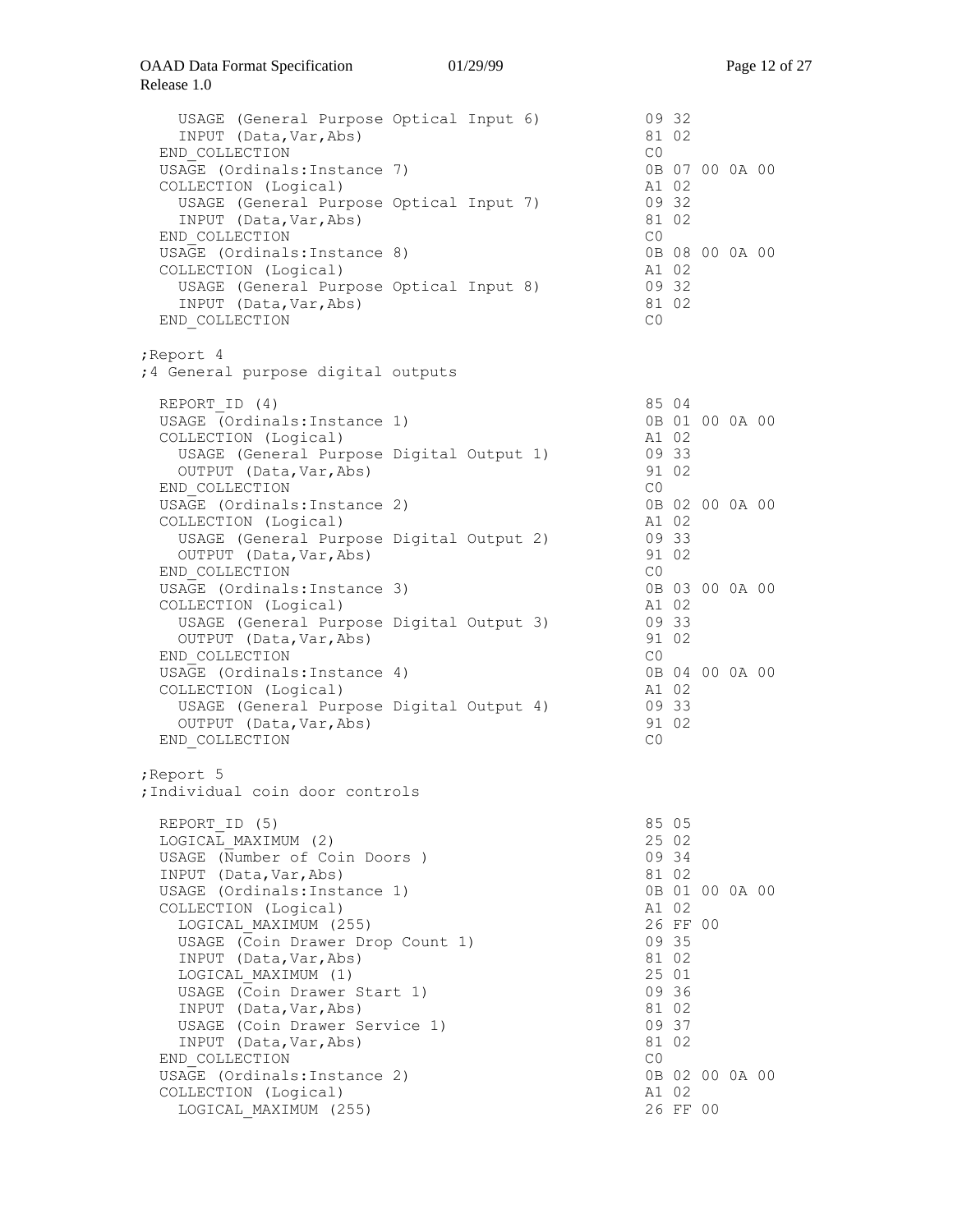| USAGE (Coin Drawer Drop Count 2)          | 09 35          |
|-------------------------------------------|----------------|
| INPUT (Data, Var, Abs)                    | 81 02          |
| LOGICAL MAXIMUM (1)                       | 25 01          |
| USAGE (Coin Drawer Start 2)               | 09 36          |
| INPUT (Data, Var, Abs)                    | 81 02          |
| USAGE (Coin Drawer Service 2)             | 09 37          |
| INPUT (Data, Var, Abs)                    | 81 02          |
| END COLLECTION                            | CO             |
| USAGE (Coin Drawer Tilt)                  | 09 38          |
| INPUT (Data, Var, Abs)                    | 81 02          |
| USAGE (Coin Door Test)                    | 09 39          |
| INPUT (Data, Var, Abs)                    | 81 02          |
| ;Report 6<br>;Coin door lockout controls  |                |
| REPORT ID (6)                             | 85 06          |
| USAGE (Ordinals: Instance 1)              | 0B 01 00 0A 00 |
| COLLECTION (Logical)                      | A1 02          |
| USAGE (Coin Door Lockout 1)               | 09 40          |
| OUTPUT (Data, Var, Abs)                   | 91 02          |
| END COLLECTION                            | C0             |
| USAGE (Ordinals: Instance 2)              | 0B 02 00 0A 00 |
| COLLECTION (Logical)                      | A1 02          |
| USAGE (Coin Door Lockout 2)               | 09 40          |
| OUTPUT (Data, Var, Abs)                   | 91 02          |
| END COLLECTION                            | CO             |
| ;Report 7<br>; Watchdog controls          |                |
| REPORT ID (7)                             | 85 07          |
| REPORT SIZE (16)                          | 75 10          |
| LOGICAL MAXIMUM (65535)                   | 27 FF FF 00 00 |
| USAGE (Watchdog Timeout)                  | 09 41          |
| OUTPUT (Data, Var, Abs)                   | 91 02          |
| USAGE (Watchdog Action)                   | 09 42          |
| COLLECTION (Logical)                      | A1 02          |
| LOGICAL MINIMUM (1)                       | 15 01          |
| LOGICAL MAXIMUM (2)                       | 25 02          |
| USAGE (Watchdog Action Reboot)            | 09 43          |
| USAGE (Watchdog Action Restart)           | 09 44          |
| OUTPUT (Data, Ary, Abs)                   | 91 00          |
| END COLLECTION                            | CO             |
| ;Report 8<br>; Coin door counter controls |                |
| REPORT ID (8)                             | 85 08          |
| USAGE (Ordinals: Instance 1)              | 0B 01 00 0A 00 |
| COLLECTION (Logical)                      | A1 02          |
| USAGE (Coin Door Counter 1)               | 09 46          |
| OUTPUT (Data, Var, Abs)                   | 91 02          |
| END COLLECTION                            | CO             |
| USAGE (Ordinals: Instance 2)              | 0B 02 00 0A 00 |
| COLLECTION (Logical)                      | A1 02          |
| USAGE (Coin Door Counter 2)               | 09 46          |
| OUTPUT (Data, Var, Abs)                   | 91 02          |
| END COLLECTION                            | CO             |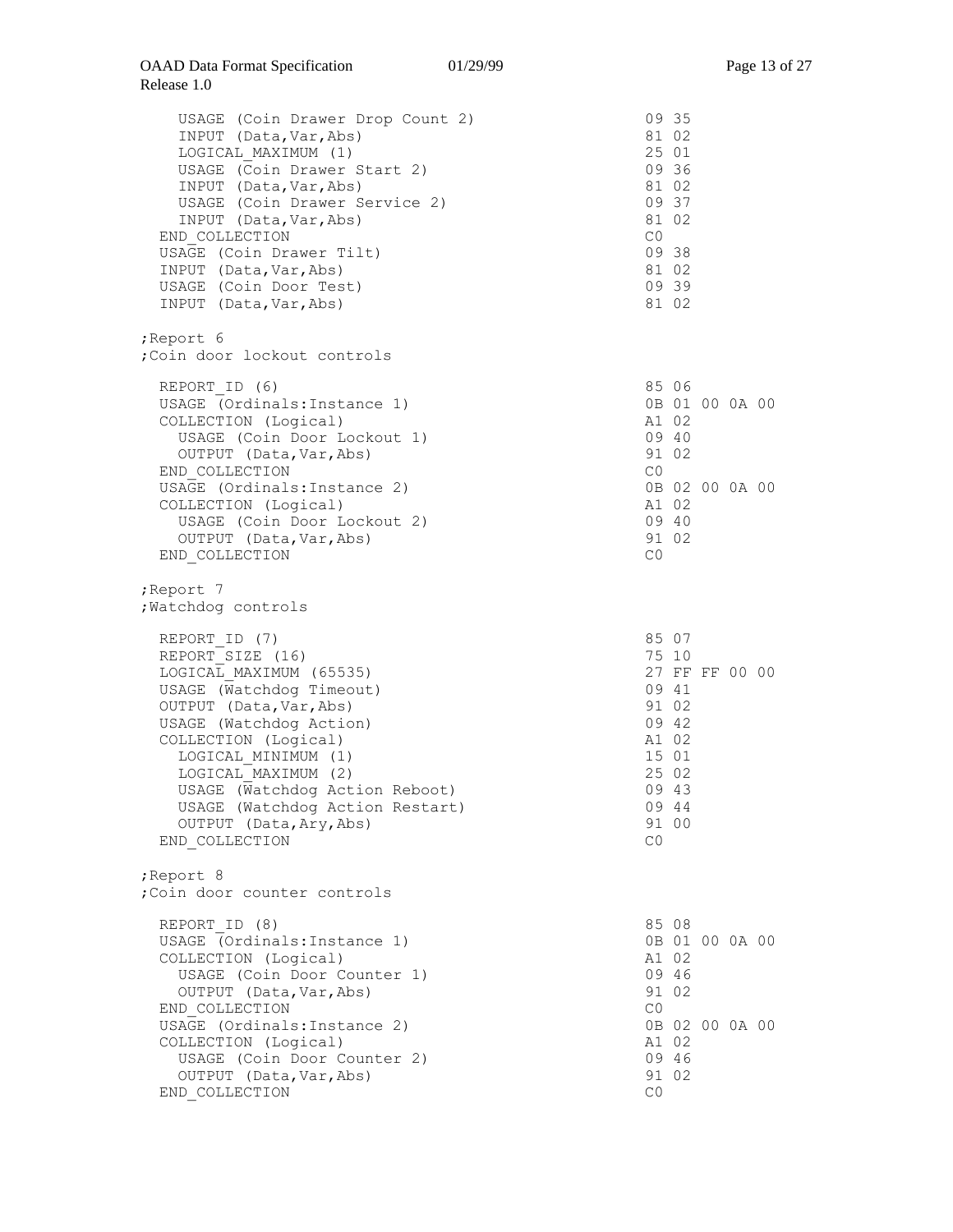#### OAAD Data Format Specification Release 1.0

;Report 9 ;16 General purpose I/O Direction Mapping REPORT ID (9) 85 09 USAGE (Ordinals:Instance 1) 0B 01 00 0A 00 COLLECTION (Logical) A1 02 USAGE (I/O Direction Mapping 1) 09 47 INPUT (Data,Var,Abs) 81 02 END\_COLLECTION C0 USAGE (Ordinals: Instance 2) COLLECTION (Logical) A1 02<br>USAGE (I/O Direction Mapping 2) 09 47 USAGE (I/O Direction Mapping 2) 09 47<br>
INPUT (Data.Var.Abs) 09 47 INPUT (Data, Var, Abs) END\_COLLECTION C0  $USA\overline{GE}$  (Ordinals: Instance 3) COLLECTION (Logical) A1 02 USAGE (I/O Direction Mapping 3) 09 47<br>
INPUT (Data, Var, Abs) 09 47 INPUT (Data,Var,Abs) 81<br>ND COLLECTION CO END COLLECTION USAGE (Ordinals:Instance 4) 0B 04 00 0A 00<br>
COLLECTION (Logical) 0B 04 02 COLLECTION (Logical) USAGE (I/O Direction Mapping 4) 09 47<br>
INPUT (Data, Var, Abs) 02 INPUT (Data, Var, Abs) END COLLECTION CO USAGE (Ordinals: Instance 5) 0B 05 00 0A 00 COLLECTION (Logical) and the collection of the collection of the collection of the collection of the collection of  $\Lambda$ USAGE (I/O Direction Mapping 5) 09 47 INPUT (Data,Var,Abs) 81 02 END\_COLLECTION CO USAGE (Ordinals:Instance 6) 0B 06 00 0A 00 COLLECTION (Logical) A1 02 USAGE (I/O Direction Mapping 6) 09 47<br>INPUT (Data, Var, Abs) 02 INPUT (Data, Var, Abs) END\_COLLECTION CO USAGE (Ordinals:Instance 7) 0B 07 00 0A 00<br>
COLLECTION (Logical) 0B 07 00 0A 00 COLLECTION (Logical) USAGE (I/O Direction Mapping 7) 09 47 INPUT (Data,Var,Abs) 81 02 END\_COLLECTION C0 USAGE (Ordinals:Instance 8) 0B 08<br>
COLLECTION (Logical) 1 02 COLLECTION (Logical) USAGE (I/O Direction Mapping 8) 09 47<br>INPUT (Data, Var, Abs) 02 INPUT (Data, Var, Abs) END COLLECTION CO  $USA\overline{GE}$  (Ordinals:Instance 9) 0B 09 00 0A 00 COLLECTION (Logical) A1 02 USAGE (I/O Direction Mapping 9) 09 47 INPUT (Data,Var,Abs) 81 02 END\_COLLECTION CO USAGE (Ordinals:Instance 10) 0B 0A 00 0A 00<br>
COLLECTION (Logical) 0B 0A 02 COLLECTION (Logical) USAGE (I/O Direction Mapping 10) 09 47<br>
INPUT (Data,Var,Abs) 09 47 INPUT (Data, Var, Abs) END COLLECTION CO USAGE (Ordinals:Instance 11) 0B 0B 00 0A 00<br>
COLLECTION (Logical) 0B 0B 00 0A 00 COLLECTION (Logical) USAGE (I/O Direction Mapping 11) 09 47 INPUT (Data,Var,Abs) 81 02 END\_COLLECTION CO USAGE (Ordinals:Instance 12) 0B 0C 00 0A 00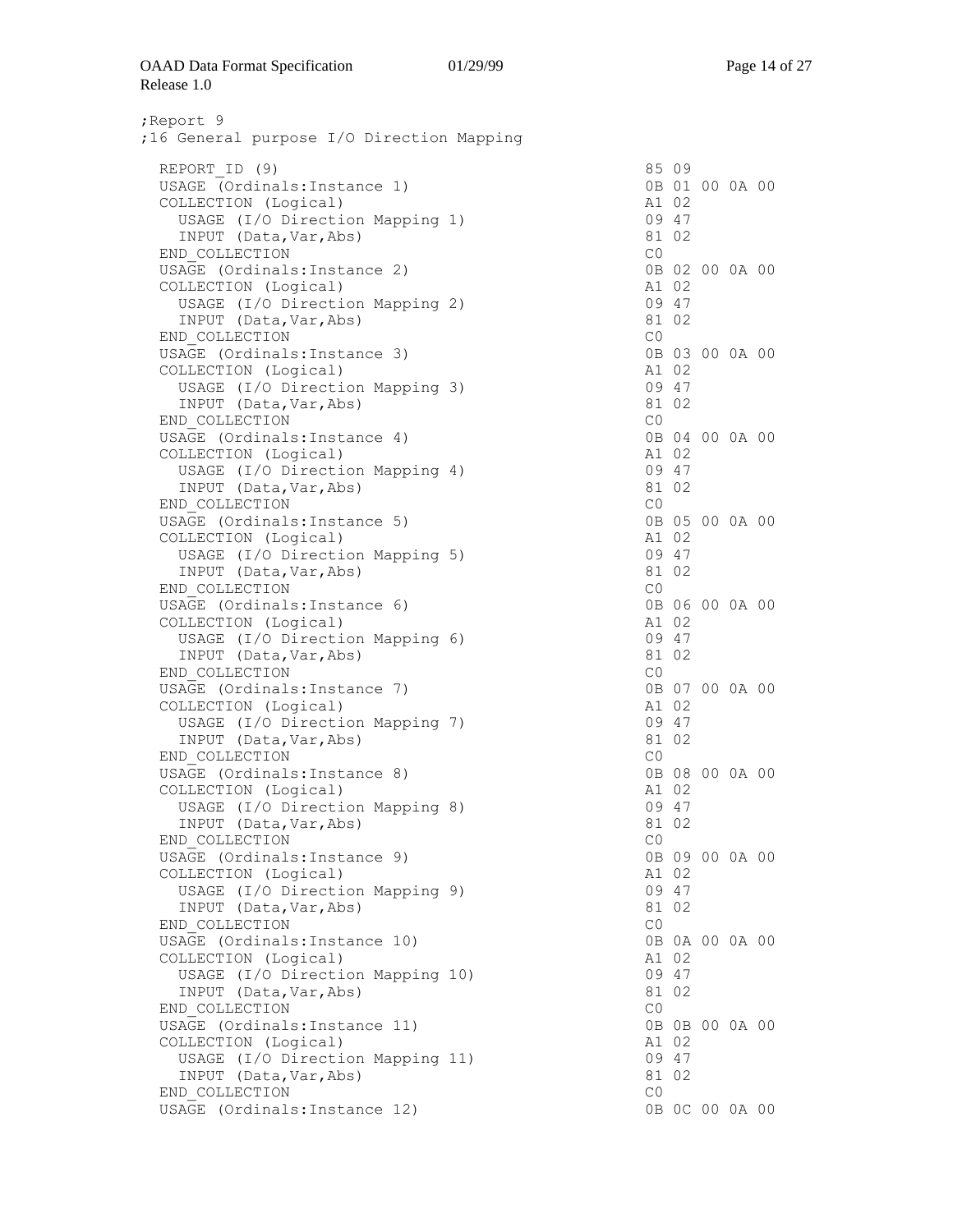| COLLECTION (Logical)<br>USAGE (I/O Direction Mapping 12)<br>INPUT (Data, Var, Abs)                                                      | A1 02<br>09 47<br>81 02          |       |                |  |
|-----------------------------------------------------------------------------------------------------------------------------------------|----------------------------------|-------|----------------|--|
| END COLLECTION<br>USAGE (Ordinals: Instance 13)<br>COLLECTION (Logical)<br>USAGE (I/O Direction Mapping 13)                             | C0<br>A1 02<br>09 47             |       | 0B 0D 00 0A 00 |  |
| INPUT (Data, Var, Abs)<br>END COLLECTION<br>USAGE (Ordinals: Instance 14)<br>COLLECTION (Logical)<br>USAGE (I/O Direction Mapping 14)   | 81 02<br>CO<br>A1 02<br>09 47    |       | 0B 0E 00 0A 00 |  |
| INPUT (Data, Var, Abs)<br>END COLLECTION<br>USAGE (Ordinals: Instance 15)                                                               | 81 02<br>C0                      |       | 0B OF 00 0A 00 |  |
| COLLECTION (Logical)<br>USAGE (I/O Direction Mapping 15)<br>INPUT (Data, Var, Abs)<br>END COLLECTION                                    | A1 02<br>09 47<br>81 02<br>CO    |       |                |  |
| USAGE (Ordinals: Instance 16)<br>COLLECTION (Logical)<br>USAGE (I/O Direction Mapping 16)                                               | A1 02<br>09 47                   |       | 0B 10 00 0A 00 |  |
| INPUT (Data, Var, Abs)<br>END COLLECTION                                                                                                | 81 02<br>C0                      |       |                |  |
| Report 10<br>;16 Set I/O Direction Mapping                                                                                              |                                  |       |                |  |
| REPORT ID (OA)<br>USAGE (Ordinals: Instance 1)<br>COLLECTION (Logical)<br>USAGE (Set I/O Direction Mapping 1)<br>INPUT (Data, Var, Abs) | 85 OA<br>A1 02<br>09 48<br>81 02 |       | 0B 01 00 0A 00 |  |
| END COLLECTION<br>USAGE (Ordinals: Instance 2)<br>COLLECTION (Logical)<br>USAGE (Set I/O Direction Mapping 2)                           | CO<br>A1 02<br>09 48             |       | 0B 02 00 0A 00 |  |
| INPUT (Data, Var, Abs)<br>END COLLECTION<br>USAGE (Ordinals: Instance 3)<br>COLLECTION (Logical)                                        | 81 02<br>CO                      | A1 02 | 0B 03 00 0A 00 |  |
| USAGE (Set I/O Direction Mapping 3)<br>INPUT (Data, Var, Abs)<br>END COLLECTION                                                         | 09 48<br>81 02<br>CO             |       |                |  |
| USAGE (Ordinals: Instance 4)<br>COLLECTION (Logical)<br>USAGE (Set I/O Direction Mapping 4)<br>INPUT (Data, Var, Abs)                   | A1 02<br>09 48<br>81 02          |       | 0B 04 00 0A 00 |  |
| END COLLECTION<br>USAGE (Ordinals: Instance 5)<br>COLLECTION (Logical)<br>USAGE (Set I/O Direction Mapping 5)                           | CO<br>A1 02<br>09 48             |       | 0B 05 00 0A 00 |  |
| INPUT (Data, Var, Abs)<br>END COLLECTION<br>USAGE (Ordinals: Instance 6)                                                                | 81 02<br>CO                      |       | 0B 06 00 0A 00 |  |
| COLLECTION (Logical)<br>USAGE (Set I/O Direction Mapping 6)<br>INPUT (Data, Var, Abs)<br>END COLLECTION                                 | A1 02<br>09 48<br>81 02<br>CO    |       |                |  |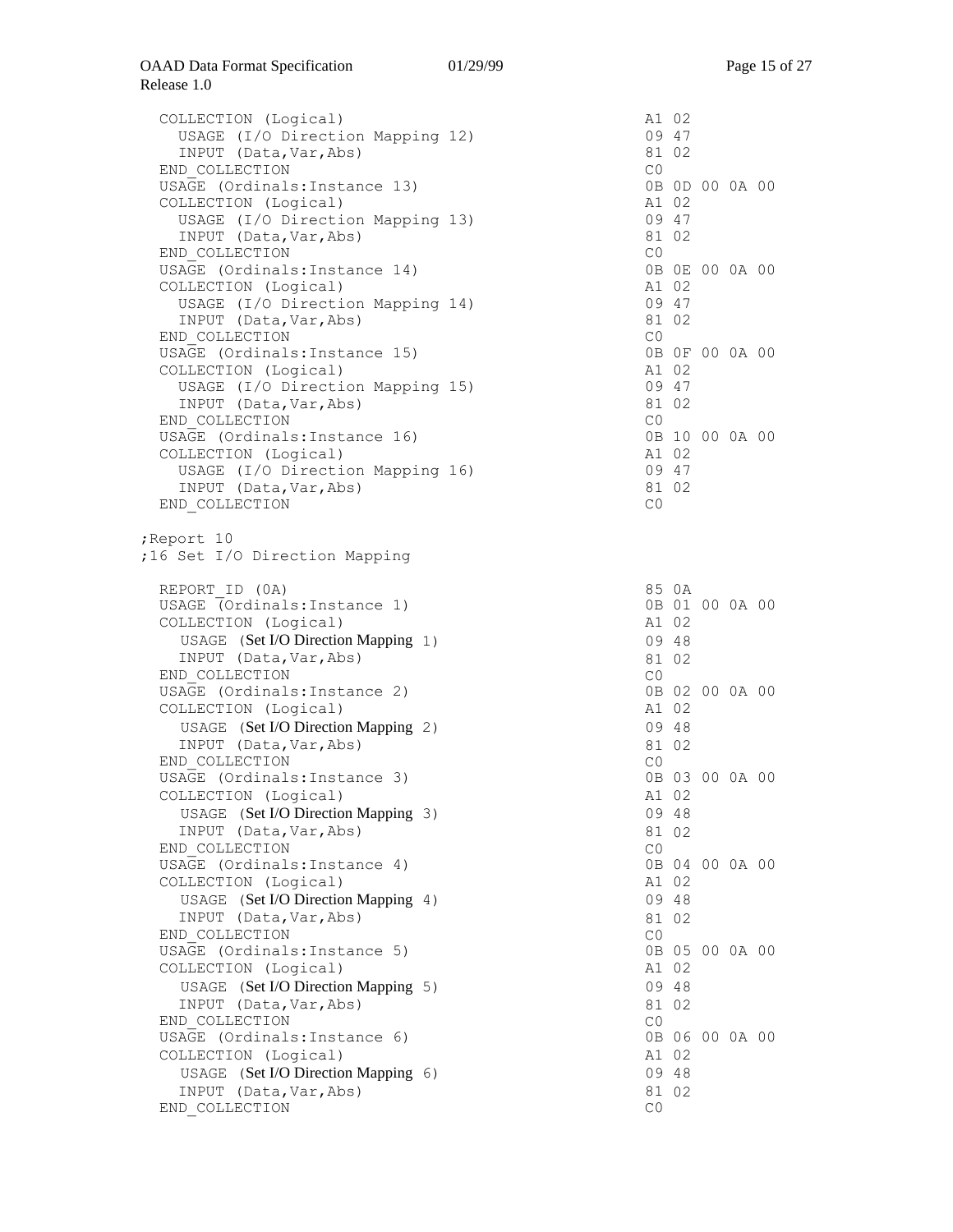| USAGE (Ordinals: Instance 7)<br>COLLECTION (Logical)<br>USAGE (Set I/O Direction Mapping 7)<br>INPUT (Data, Var, Abs)<br>END COLLECTION   | CO | A1 02<br>09 48<br>81 02 | 0B 07 00 0A 00 |  |
|-------------------------------------------------------------------------------------------------------------------------------------------|----|-------------------------|----------------|--|
| USAGE (Ordinals: Instance 8)<br>COLLECTION (Logical)<br>USAGE (Set I/O Direction Mapping 8)<br>INPUT (Data, Var, Abs)                     |    | A1 02<br>09 48<br>81 02 | 0B 08 00 0A 00 |  |
| END COLLECTION<br>USAGE (Ordinals: Instance 9)<br>COLLECTION (Logical)                                                                    | CO | A1 02                   | 0B 09 00 0A 00 |  |
| USAGE (Set I/O Direction Mapping 9)<br>INPUT (Data, Var, Abs)<br>END COLLECTION                                                           | CO | 09 48<br>81 02          |                |  |
| USAGE (Ordinals: Instance 10)<br>COLLECTION (Logical)<br>USAGE (Set I/O Direction Mapping 10)                                             |    | A1 02<br>09 48          | 0B 0A 00 0A 00 |  |
| INPUT (Data, Var, Abs)<br>END COLLECTION                                                                                                  | CO | 81 02                   |                |  |
| USAGE (Ordinals: Instance 11)<br>COLLECTION (Logical)<br>USAGE (Set I/O Direction Mapping 11)                                             |    | A1 02<br>09 48          | 0B 0B 00 0A 00 |  |
| INPUT (Data, Var, Abs)<br>END COLLECTION<br>USAGE (Ordinals: Instance 12)                                                                 | CO | 81 02                   | 0B 0C 00 0A 00 |  |
| COLLECTION (Logical)<br>USAGE (Set I/O Direction Mapping 12)<br>INPUT (Data, Var, Abs)                                                    |    | A1 02<br>09 48<br>81 02 |                |  |
| END COLLECTION<br>USAGE (Ordinals: Instance 13)<br>COLLECTION (Logical)                                                                   | C0 | A1 02                   | 0B 0D 00 0A 00 |  |
| USAGE (Set I/O Direction Mapping 13)<br>INPUT (Data, Var, Abs)<br>END COLLECTION                                                          | C0 | 09 48<br>81 02          |                |  |
| USAGE (Ordinals: Instance 14)<br>COLLECTION (Logical)<br>USAGE (Set I/O Direction Mapping 14)<br>INPUT (Data, Var, Abs)                   |    | A1 02<br>09 48<br>81 02 | 0B 0E 00 0A 00 |  |
| END COLLECTION<br>USAGE (Ordinals: Instance 15)<br>COLLECTION (Logical)                                                                   | CO | A1 02                   | 0B OF 00 0A 00 |  |
| USAGE (Set I/O Direction Mapping 15)<br>INPUT (Data, Var, Abs)<br>END COLLECTION                                                          | CO | 09 48<br>81 02          |                |  |
| USAGE (Ordinals: Instance 16)<br>COLLECTION (Logical)<br>USAGE (Set I/O Direction Mapping 16)<br>INPUT (Data, Var, Abs)<br>END COLLECTION | CO | A1 02<br>09 48<br>81 02 | 0B 10 00 0A 00 |  |
| Report 11<br>;4 Extended optical inputs                                                                                                   |    |                         |                |  |
| REPORT ID (OB)<br>USAGE (Ordinals: Instance 1)<br>COLLECTION (Logical)<br>USAGE (Extended Optical Input 1)                                |    | 85 OB<br>A1 02<br>09 49 | 0B 01 00 0A 00 |  |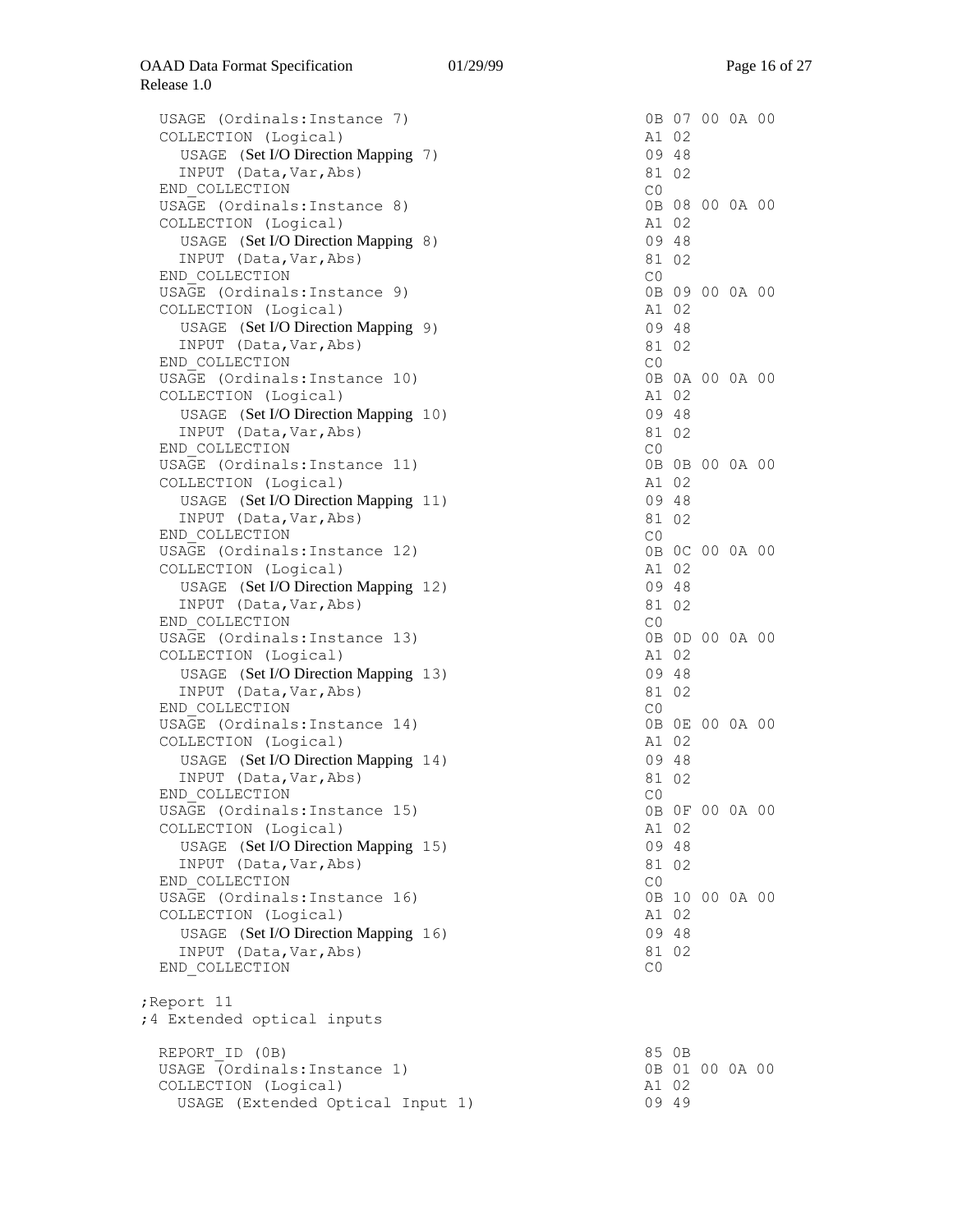C0

| INPUT (Data, Var, Abs)<br>END COLLECTION | C <sub>0</sub> | 81 02 |                |  |
|------------------------------------------|----------------|-------|----------------|--|
| USAGE (Ordinals: Instance 2)             |                |       | 0B 02 00 0A 00 |  |
| COLLECTION (Logical)                     | A1 02          |       |                |  |
| USAGE (Extended Optical Input 2)         |                | 09 49 |                |  |
| INPUT (Data, Var, Abs)                   |                | 81 02 |                |  |
| END COLLECTION                           | C <sub>0</sub> |       |                |  |
| USAGE (Ordinals: Instance 3)             |                |       | 0B 03 00 0A 00 |  |
| COLLECTION (Logical)                     | A1 02          |       |                |  |
| USAGE (Extended Optical Input 3)         |                | 09 49 |                |  |
| INPUT (Data, Var, Abs)                   |                | 81 02 |                |  |
| END COLLECTION                           | CO             |       |                |  |
| USAGE (Ordinals: Instance 4)             |                |       | 0B 04 00 0A 00 |  |
| COLLECTION (Logical)                     | A1 02          |       |                |  |
| USAGE (Extended Optical Input 4)         |                | 09 49 |                |  |
| INPUT (Data, Var, Abs)                   |                | 81 02 |                |  |
| END COLLECTION                           | СO             |       |                |  |
|                                          |                |       |                |  |

END\_COLLECTION

*4.2*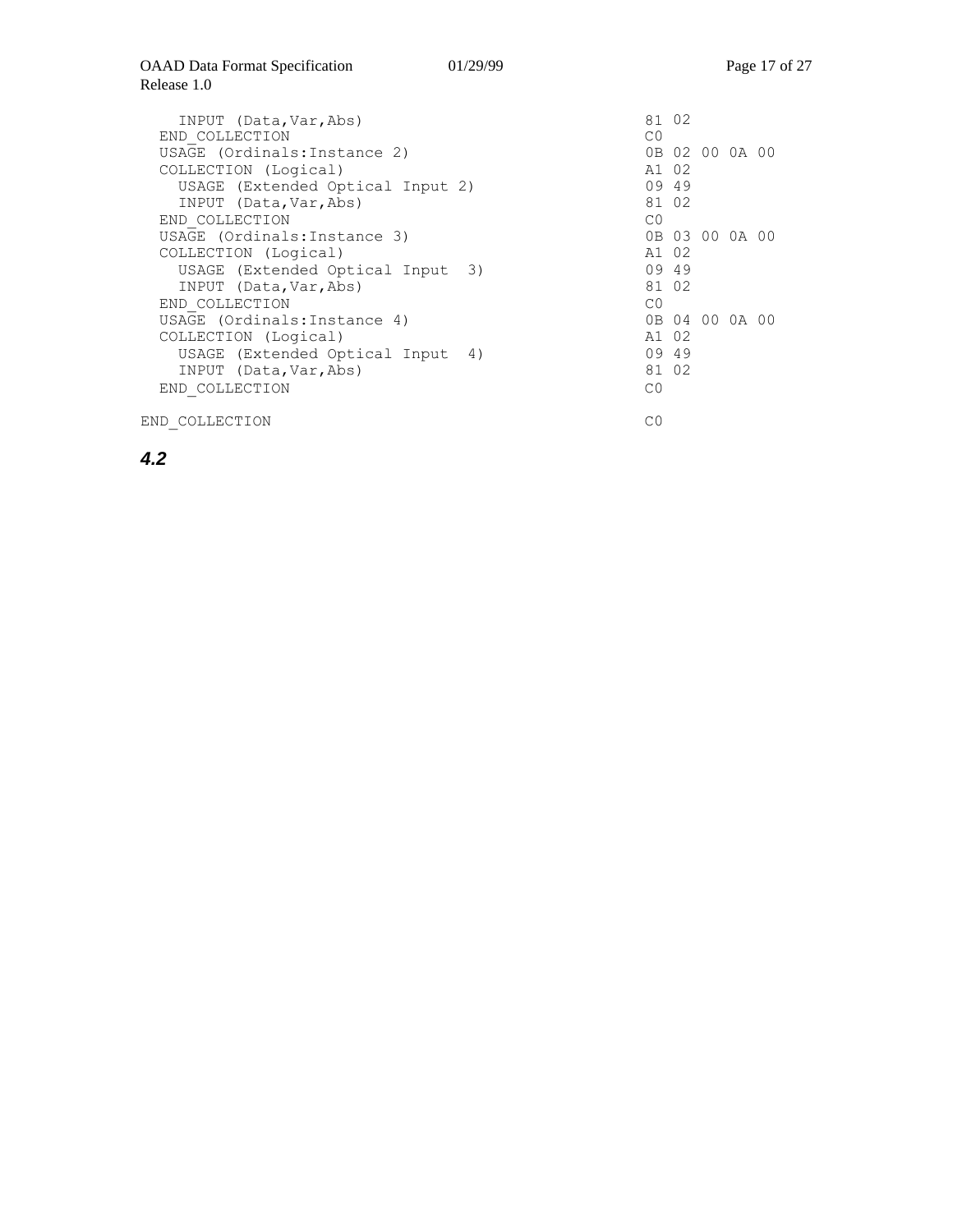### *Individual HID Reports for the example HID Report Descriptor*

These are unfiltered analog inputs, as received from the card.

## <span id="page-17-0"></span>4.2.1 General Purpose Analog Input Report

#### **Figure 3-1: General Purpose Analog Input Report**

|                |   |                    |   | Bit            |              |   |   |          |  |  |  |
|----------------|---|--------------------|---|----------------|--------------|---|---|----------|--|--|--|
| <b>Byte</b>    | 7 | 6                  | 5 | $\overline{4}$ | 3            | 2 | 1 | $\Omega$ |  |  |  |
| $\mathbf{0}$   |   | Report $ID = 0x01$ |   |                |              |   |   |          |  |  |  |
| 1              |   | AI01 (Input)       |   |                |              |   |   |          |  |  |  |
| $\overline{c}$ |   |                    |   |                | AI02 (Input) |   |   |          |  |  |  |
| 3              |   | AI03 (Input)       |   |                |              |   |   |          |  |  |  |
| $\overline{4}$ |   |                    |   |                | AI04 (Input) |   |   |          |  |  |  |
| 5              |   |                    |   |                | AI05 (Input) |   |   |          |  |  |  |
| 6              |   |                    |   |                | AI06 (Input) |   |   |          |  |  |  |
| 7              |   | AI07 (Input)       |   |                |              |   |   |          |  |  |  |
| $\,$ 8 $\,$    |   |                    |   |                | AI08 (Input) |   |   |          |  |  |  |

### **Digital Joysticks on Analog Inputs**

In many cases the actual digital inputs on a Game Controller Interface card may be used by various pushbuttons, and other devices. Because of this, digital joysticks are often connected to analog inputs on the GCI card.

Since the digital joysticks may generate a certain amount of noise due to contact bounce, and possibly random noise if the analog inputs are open, the arcade application should apply some filtering to the inputs. Typical values for a centered joystick are 128, with left, right, up and down being 0 and 255 respectively. Refer to the simple 'C' OAAD application 'cexample' for an example of using the raw analog inputs with a digital joystick.

Alternately the arcade application can access the joystick device via DirectInput.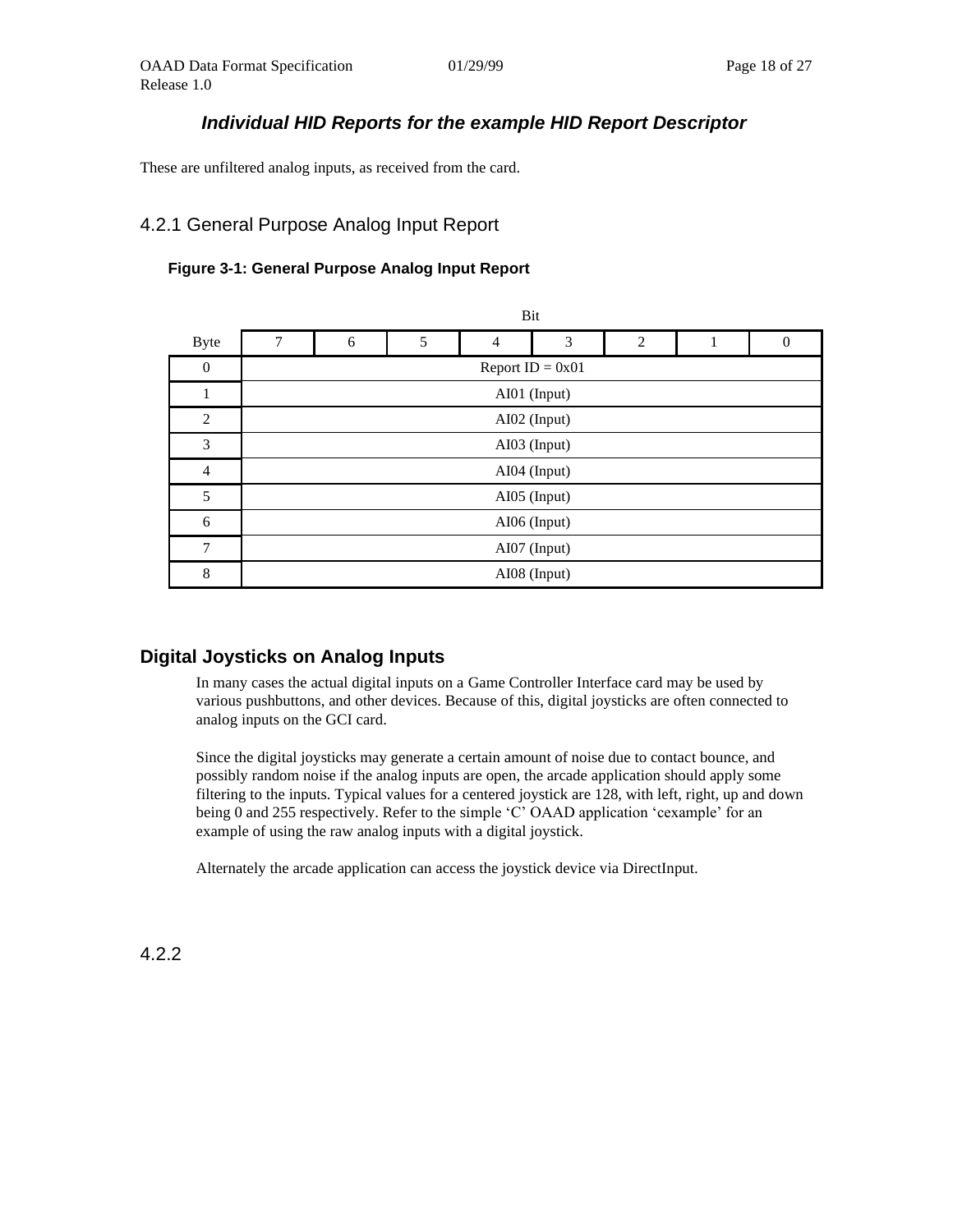# General Purpose Digital Inputs

Each of the bytes, DI01 – DI16, are modulo 256 counters of the number of pulses that have been received. The arcade application should keep a running count of the number of pulses received and take appropriate action for the new number received. This ensures that no pulses will be missed if the application was delayed requesting the digital input activity. These inputs are typically associated with action buttons, but they may be connected to other types of devices that report switch closure, or pulse activity.

#### **Figure 3-3: General Purpose Digital Inputs**

|                  |        |                                                                                     |  | Bit |              |  |  |  |  |  |  |  |
|------------------|--------|-------------------------------------------------------------------------------------|--|-----|--------------|--|--|--|--|--|--|--|
| <b>Byte</b>      | $\tau$ | 5<br>3<br>$\overline{2}$<br>$\overline{4}$<br>$\boldsymbol{0}$<br>6<br>$\mathbf{1}$ |  |     |              |  |  |  |  |  |  |  |
| $\boldsymbol{0}$ |        | Report $ID = 0x02$                                                                  |  |     |              |  |  |  |  |  |  |  |
| $\mathbf{1}$     |        | DI01 (Input)                                                                        |  |     |              |  |  |  |  |  |  |  |
| $\overline{c}$   |        |                                                                                     |  |     | DI02 (Input) |  |  |  |  |  |  |  |
| 3                |        | DI03 (Input)                                                                        |  |     |              |  |  |  |  |  |  |  |
| $\overline{4}$   |        | DI04 (Input)                                                                        |  |     |              |  |  |  |  |  |  |  |
| 5                |        |                                                                                     |  |     | DI05 (Input) |  |  |  |  |  |  |  |
| 6                |        |                                                                                     |  |     | DI06 (Input) |  |  |  |  |  |  |  |
| $\overline{7}$   |        |                                                                                     |  |     | DI07 (Input) |  |  |  |  |  |  |  |
| $\,8\,$          |        |                                                                                     |  |     | DI08 (Input) |  |  |  |  |  |  |  |
| 9                |        |                                                                                     |  |     | DI09 (Input) |  |  |  |  |  |  |  |
| $10\,$           |        |                                                                                     |  |     | DI10 (Input) |  |  |  |  |  |  |  |
| 11               |        |                                                                                     |  |     | DI11 (Input) |  |  |  |  |  |  |  |
| 12               |        |                                                                                     |  |     | DI12 (Input) |  |  |  |  |  |  |  |
| 13               |        |                                                                                     |  |     | DI13 (Input) |  |  |  |  |  |  |  |
| 14               |        | DI14 (Input)                                                                        |  |     |              |  |  |  |  |  |  |  |
| 15               |        |                                                                                     |  |     | DI15 (Input) |  |  |  |  |  |  |  |
| 16               |        |                                                                                     |  |     | DI16 (Input) |  |  |  |  |  |  |  |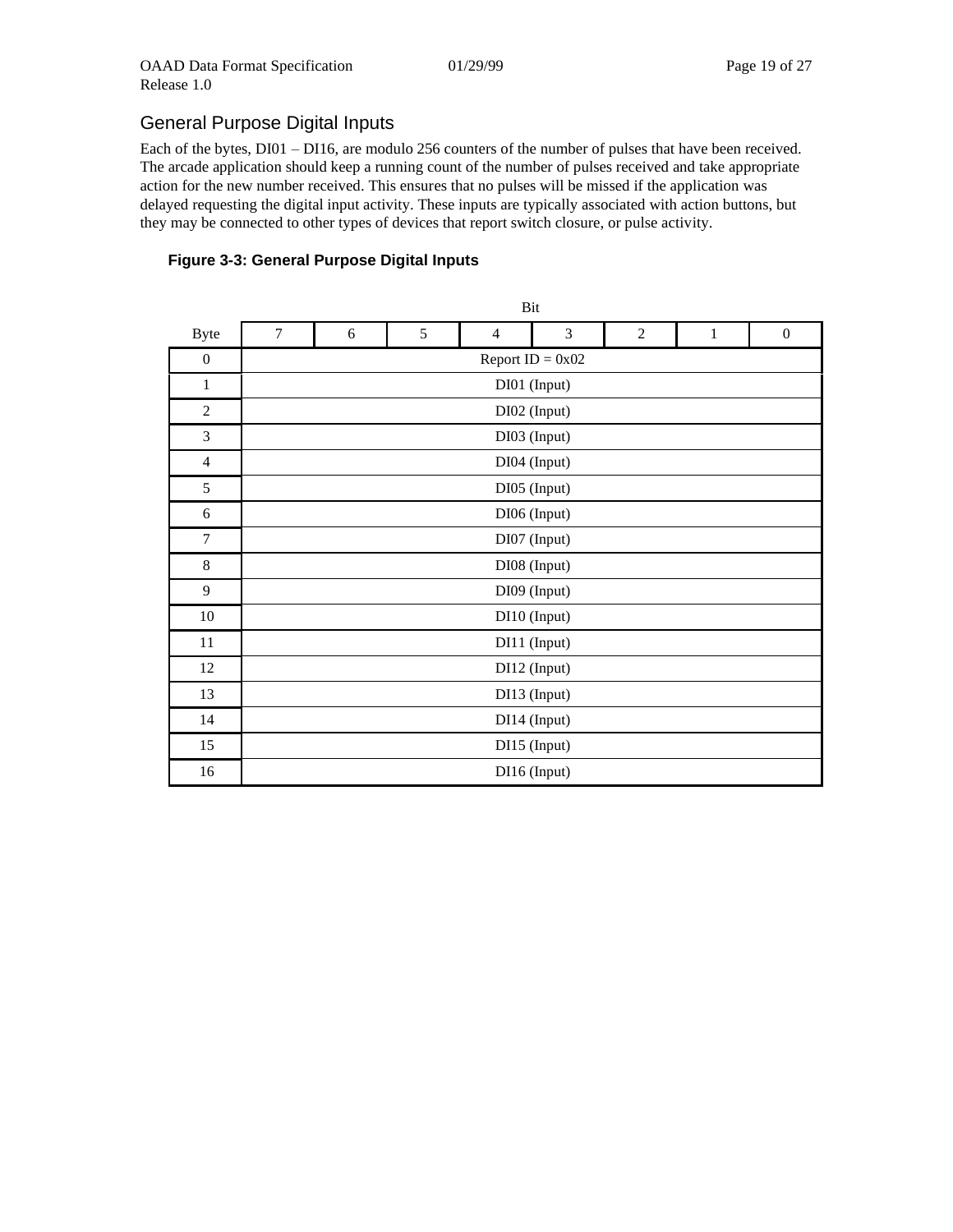### <span id="page-19-0"></span>4.2.3 General Purpose Optical Inputs

This class of inputs is usually connected to trackball devices. This report would be used for typical trackball devices that emulate a mouse device under Windows.

#### **Figure 3-4: General Purpose Optical Inputs**

|                  |   |                                   |  | Bit          |              |  |  |  |  |  |  |  |  |
|------------------|---|-----------------------------------|--|--------------|--------------|--|--|--|--|--|--|--|--|
| <b>Byte</b>      | 7 | 5<br>3<br>2<br>6<br>4<br>$\Omega$ |  |              |              |  |  |  |  |  |  |  |  |
| $\boldsymbol{0}$ |   | Report $ID = 0x03$                |  |              |              |  |  |  |  |  |  |  |  |
| 1                |   |                                   |  |              | OI01 (Input) |  |  |  |  |  |  |  |  |
| $\overline{2}$   |   |                                   |  |              | OI02 (Input) |  |  |  |  |  |  |  |  |
| 3                |   |                                   |  | OI03 (Input) |              |  |  |  |  |  |  |  |  |
| 4                |   |                                   |  |              | OI04 (Input) |  |  |  |  |  |  |  |  |
| 5                |   |                                   |  |              | OI05 (Input) |  |  |  |  |  |  |  |  |
| 6                |   |                                   |  |              | OI06 (Input) |  |  |  |  |  |  |  |  |
| 7                |   | OI07 (Input)                      |  |              |              |  |  |  |  |  |  |  |  |
| 8                |   |                                   |  |              | OI08 (Input) |  |  |  |  |  |  |  |  |

### <span id="page-19-1"></span>4.2.4 General Purpose Digital Outputs

This report is used to control external devices.

#### **Figure 3-5: General Purpose Digital Outputs**

|                |   |             |  | Bit |                    |                |  |  |  |  |  |
|----------------|---|-------------|--|-----|--------------------|----------------|--|--|--|--|--|
| <b>Byte</b>    | ┑ | O           |  | 4   | 3                  | $\overline{c}$ |  |  |  |  |  |
| 0              |   |             |  |     | Report $ID = 0x04$ |                |  |  |  |  |  |
|                |   | <b>DO01</b> |  |     |                    |                |  |  |  |  |  |
| $\overline{c}$ |   |             |  |     | DO02               |                |  |  |  |  |  |
| 3              |   | <b>DO03</b> |  |     |                    |                |  |  |  |  |  |
| 4              |   |             |  |     | <b>DO04</b>        |                |  |  |  |  |  |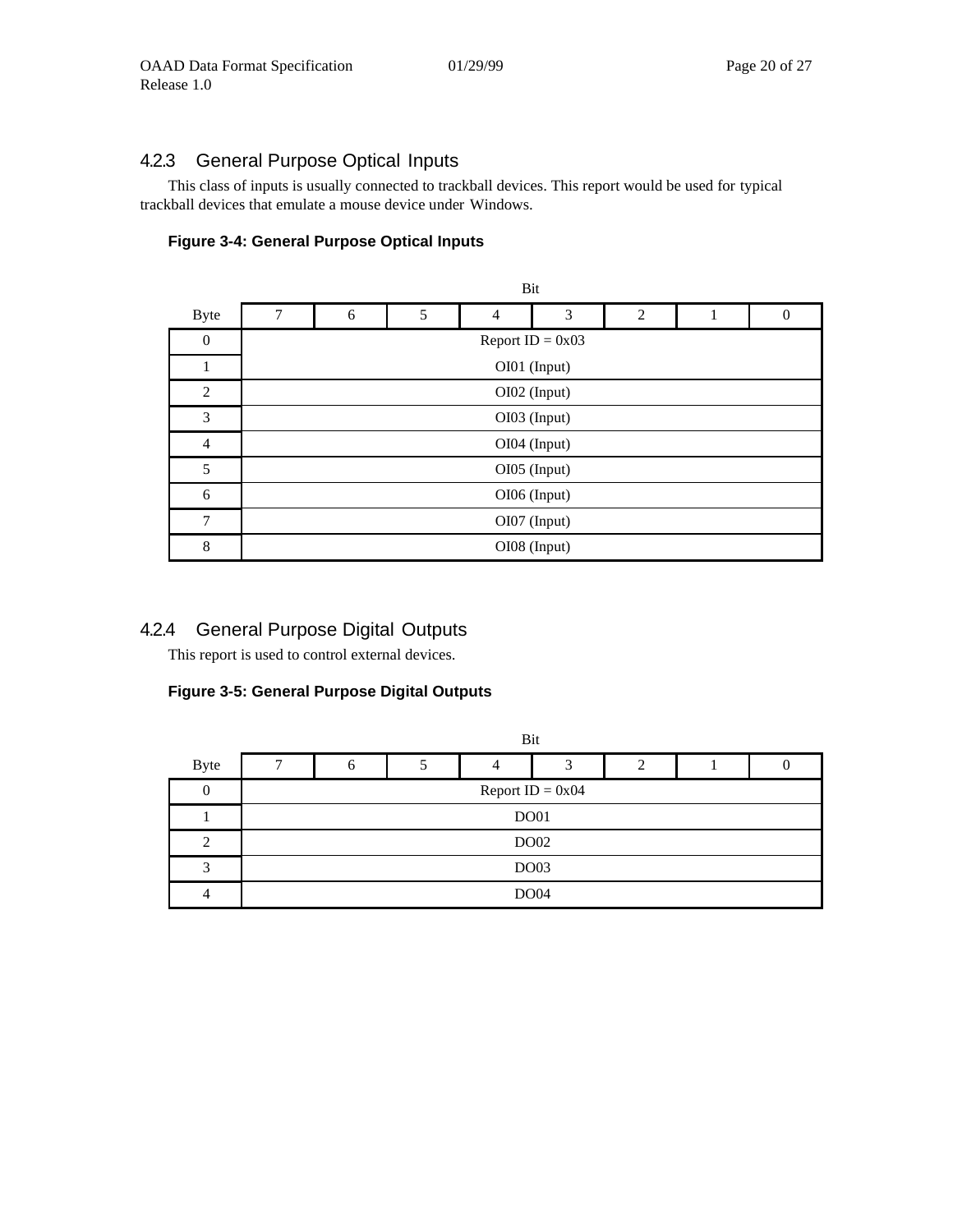### <span id="page-20-0"></span>4.2.5 Coin Door

The Coin Door Drop Count bytes maintain modulo 256 counts of the number of pulses that have been received. The application should keep a running count of the number of pulses received to determine how many coins have been dropped since the last time the request was made. This ensures that no pulses will be missed if the application was delayed requesting the coin information.

#### **Figure 3-5: Coin Door**

|                |   |                                                                                                |   | DIU                                                                                                |   |   |  |          |  |  |  |  |
|----------------|---|------------------------------------------------------------------------------------------------|---|----------------------------------------------------------------------------------------------------|---|---|--|----------|--|--|--|--|
| <b>Byte</b>    | 7 | 6                                                                                              | 5 | 4                                                                                                  | 3 | 2 |  | $\theta$ |  |  |  |  |
| $\Omega$       |   | Report $ID = 0x05$                                                                             |   |                                                                                                    |   |   |  |          |  |  |  |  |
| 1              |   | Number of Coin Doors (Input)                                                                   |   |                                                                                                    |   |   |  |          |  |  |  |  |
| $\overline{2}$ |   |                                                                                                |   | Coin Door1 Drop Count (modulo) (Input)                                                             |   |   |  |          |  |  |  |  |
| 3              |   | Coin Door1 Start (modulo) (the button associated with a single player, or Coin Door 1) (Input) |   |                                                                                                    |   |   |  |          |  |  |  |  |
| $\overline{4}$ |   | Coin Door1 Service (modulo) (Input)                                                            |   |                                                                                                    |   |   |  |          |  |  |  |  |
| 5              |   |                                                                                                |   | Coin Door2 Drop Count (modulo) (Input)                                                             |   |   |  |          |  |  |  |  |
| 6              |   |                                                                                                |   | Coin Door 2 Start (modulo) (the button associated with a second player, or Coin Door 2)<br>(Input) |   |   |  |          |  |  |  |  |
| 7              |   | Coin Door2 Service (modulo) (Input)                                                            |   |                                                                                                    |   |   |  |          |  |  |  |  |
| 8              |   | Coin Door Tilt (modulo) (Input)                                                                |   |                                                                                                    |   |   |  |          |  |  |  |  |
| 9              |   |                                                                                                |   | Coin Door Test (modulo) (Input)                                                                    |   |   |  |          |  |  |  |  |

 $D2t$ 

Byte 1, Number of Coin Doors, is set to the number of coin doors actually installed, or active, on the device.

#### <span id="page-20-1"></span>4.2.6 Coin Lockout

This report is used to control lock out of coin acceptance on the specified coin door.

#### **Figure 3-6: Coin Lockout**

|             |                                                                 |  | Bit |  |  |  |  |  |  |  |
|-------------|-----------------------------------------------------------------|--|-----|--|--|--|--|--|--|--|
| <b>Byte</b> |                                                                 |  |     |  |  |  |  |  |  |  |
|             | Report ID = $0x06$                                              |  |     |  |  |  |  |  |  |  |
|             | Coin Lockout Door 1 ( $1 =$ Lockout, $0 =$ No Lockout) (Output) |  |     |  |  |  |  |  |  |  |
| ◠           | Coin Lockout Door 2 (1 = Lockout, $0 = No$ Lockout) (Output)    |  |     |  |  |  |  |  |  |  |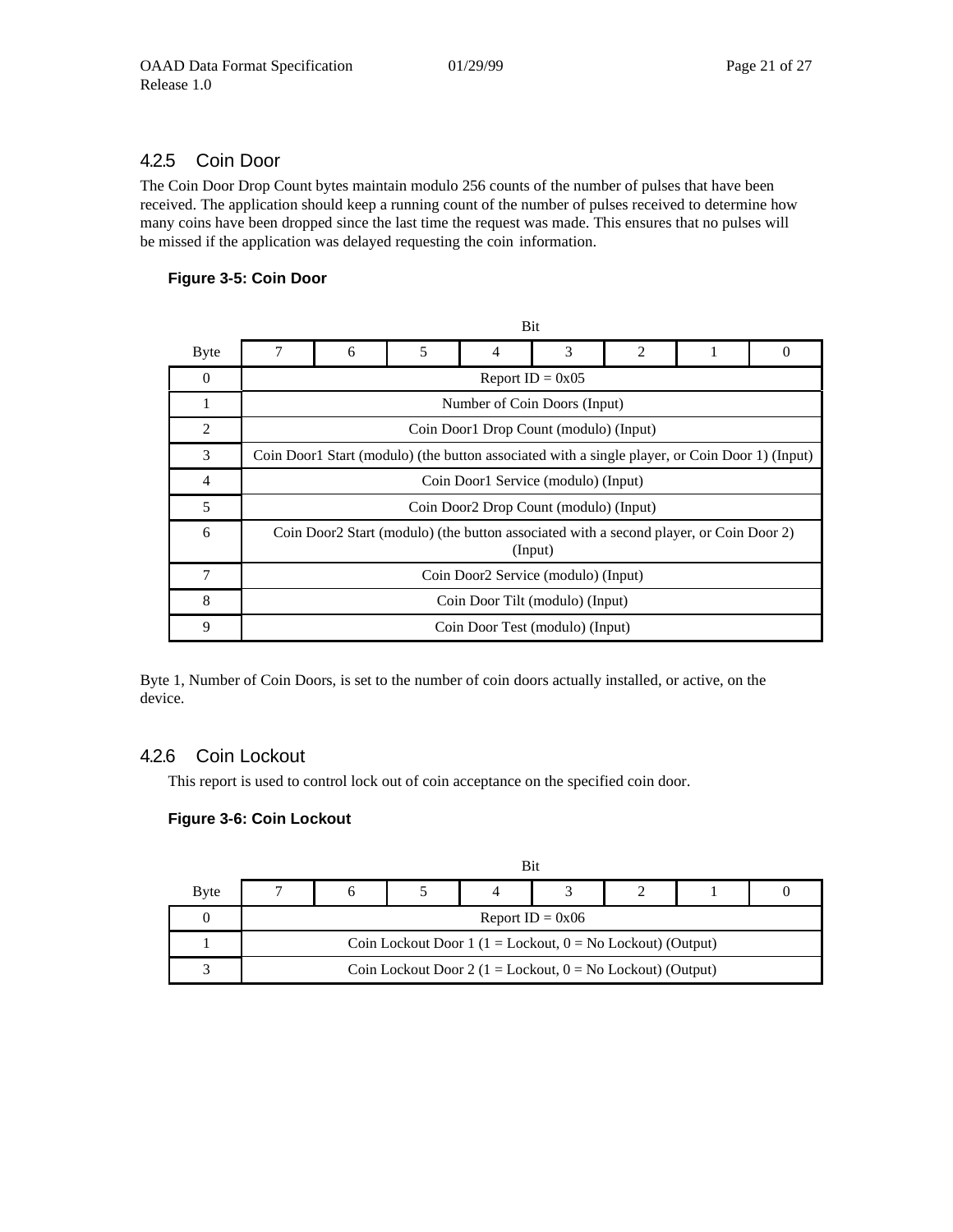## <span id="page-21-0"></span>4.2.7 Watchdog Timer

This class of device is used to control the hardware Watchdog timer on a Game Controller Interface Card, if any.

#### **Figure 3-7: Watchdog Timer**

|             |                                            |  | Bit                      |  |  |  |  |  |  |  |
|-------------|--------------------------------------------|--|--------------------------|--|--|--|--|--|--|--|
| <b>Byte</b> |                                            |  |                          |  |  |  |  |  |  |  |
|             | Report $ID = 0x07$                         |  |                          |  |  |  |  |  |  |  |
| $1 - 2$     | Watchdog Timeout (WORD) (Seconds) (Output) |  |                          |  |  |  |  |  |  |  |
|             |                                            |  | Watchdog Action (Output) |  |  |  |  |  |  |  |

### <span id="page-21-1"></span>4.2.8 Coin Counter

This report is used to control coin counters. The device will assert the associated output line when presented with a value of 1 and will de-assert the line when presented with a value of 0.

#### **Figure 3-8: Coin Count**

|              |                                                                         |                                                                         |  | Bit |  |  |  |  |  |  |
|--------------|-------------------------------------------------------------------------|-------------------------------------------------------------------------|--|-----|--|--|--|--|--|--|
| <b>B</b> yte |                                                                         |                                                                         |  |     |  |  |  |  |  |  |
|              | Report $ID = 0x08$                                                      |                                                                         |  |     |  |  |  |  |  |  |
|              | Coin Counter Door 1 ( $1 =$ Assert Line, $0 =$ De-assert Line) (Output) |                                                                         |  |     |  |  |  |  |  |  |
|              |                                                                         | Coin Counter Door 2 ( $1 =$ Assert Line, $0 =$ De-assert Line) (Output) |  |     |  |  |  |  |  |  |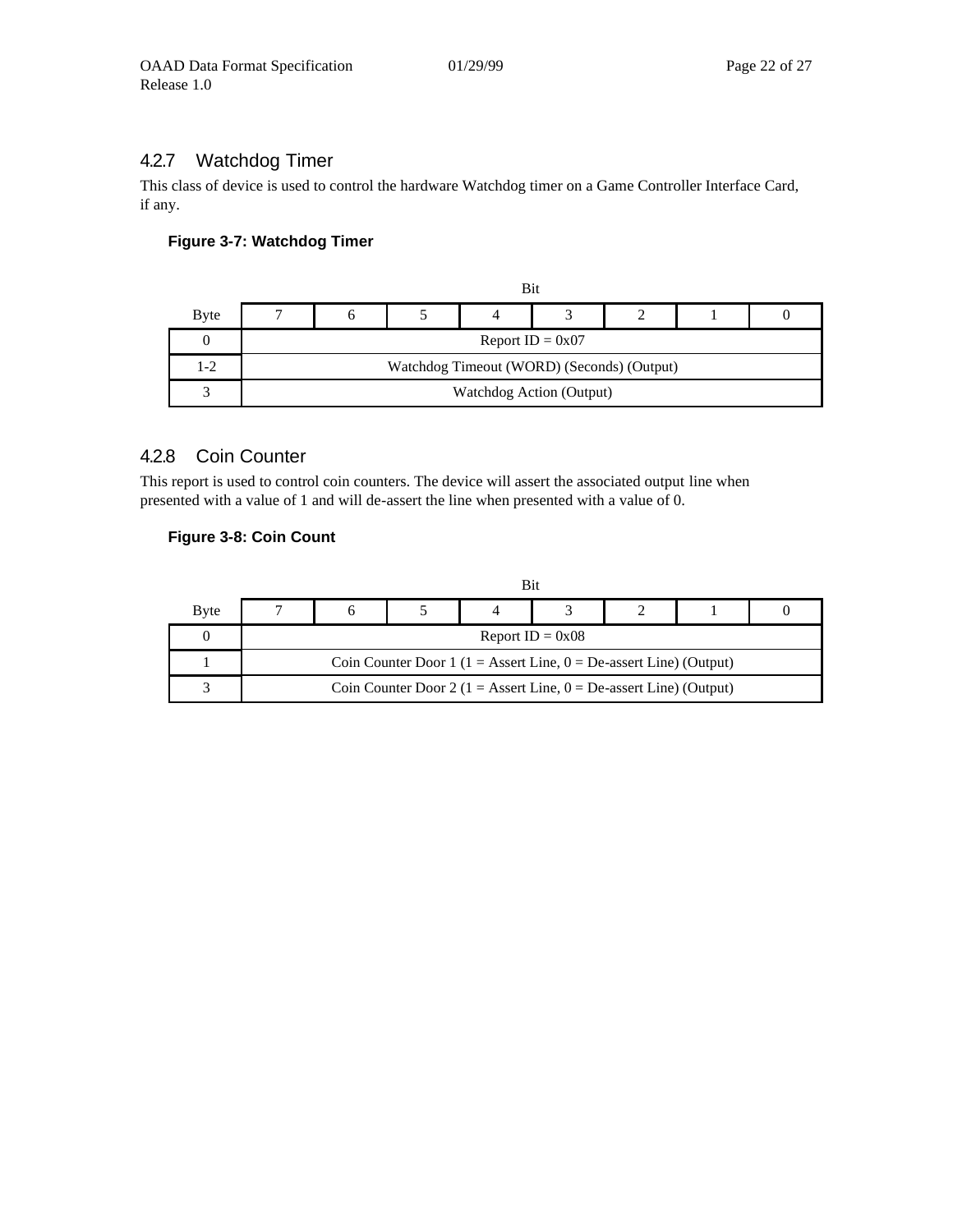# <span id="page-22-0"></span>4.2.9 I/O Direction Mapping

Each of the bytes, DI01 – DI16, represents an I/O line on the Game Controller Interface card. If a line value is set to 1 then the line is configured for Input. If a line value is 0 then the line is configured for output. If the GCI card doesn't support configuration of I/O direction then this report will not be returned.

#### **Figure 3-9: I/O Direction Mapping**

|                |   |                                       |                                       | Bit                                     |  |  |  |  |  |  |  |  |  |  |
|----------------|---|---------------------------------------|---------------------------------------|-----------------------------------------|--|--|--|--|--|--|--|--|--|--|
| <b>Byte</b>    | 7 | 6                                     | 5<br>3<br>2<br>$\mathbf{0}$<br>4<br>1 |                                         |  |  |  |  |  |  |  |  |  |  |
| $\theta$       |   | Report $ID = 0x09$                    |                                       |                                         |  |  |  |  |  |  |  |  |  |  |
| 1              |   |                                       |                                       | DI01 (State $1 = Input, 0 = Output$ )   |  |  |  |  |  |  |  |  |  |  |
| $\overline{2}$ |   | DI02 (State $1 = Input, 0 = Output$ ) |                                       |                                         |  |  |  |  |  |  |  |  |  |  |
| 3              |   | DI03 (State $1 = Input, 0 = Output$ ) |                                       |                                         |  |  |  |  |  |  |  |  |  |  |
| $\overline{4}$ |   |                                       |                                       | DI04 (State $1 = Input, 0 = Output$ )   |  |  |  |  |  |  |  |  |  |  |
| 5              |   |                                       |                                       | DI05 (State $1 = Input, 0 = Output$ )   |  |  |  |  |  |  |  |  |  |  |
| 6              |   |                                       |                                       | $DI06$ (State $1 = Input, 0 = Output$ ) |  |  |  |  |  |  |  |  |  |  |
| $\tau$         |   |                                       |                                       | $DI07$ (State $1 = Input, 0 = Output$ ) |  |  |  |  |  |  |  |  |  |  |
| 8              |   |                                       |                                       | DI08 (State $1 = Input, 0 = Output$ )   |  |  |  |  |  |  |  |  |  |  |
| 9              |   |                                       |                                       | DI09 (State $1 = Input, 0 = Output$ )   |  |  |  |  |  |  |  |  |  |  |
| 10             |   |                                       |                                       | DI10 (State $1 = Input, 0 = Output$ )   |  |  |  |  |  |  |  |  |  |  |
| 11             |   |                                       |                                       | DI11 (State $1 = Input, 0 = Output$ )   |  |  |  |  |  |  |  |  |  |  |
| 12             |   |                                       |                                       | DI12 (State $1 = Input, 0 = Output$ )   |  |  |  |  |  |  |  |  |  |  |
| 13             |   |                                       |                                       | DI13 (State $1 = Input, 0 = Output$ )   |  |  |  |  |  |  |  |  |  |  |
| 14             |   | DI14 (State $1 = Input, 0 = Output$ ) |                                       |                                         |  |  |  |  |  |  |  |  |  |  |
| 15             |   | DI15 (State $1 = Input, 0 = Output$ ) |                                       |                                         |  |  |  |  |  |  |  |  |  |  |
| 16             |   |                                       |                                       | DI16 (State $1 = Input, 0 = Output$ )   |  |  |  |  |  |  |  |  |  |  |

4.2.10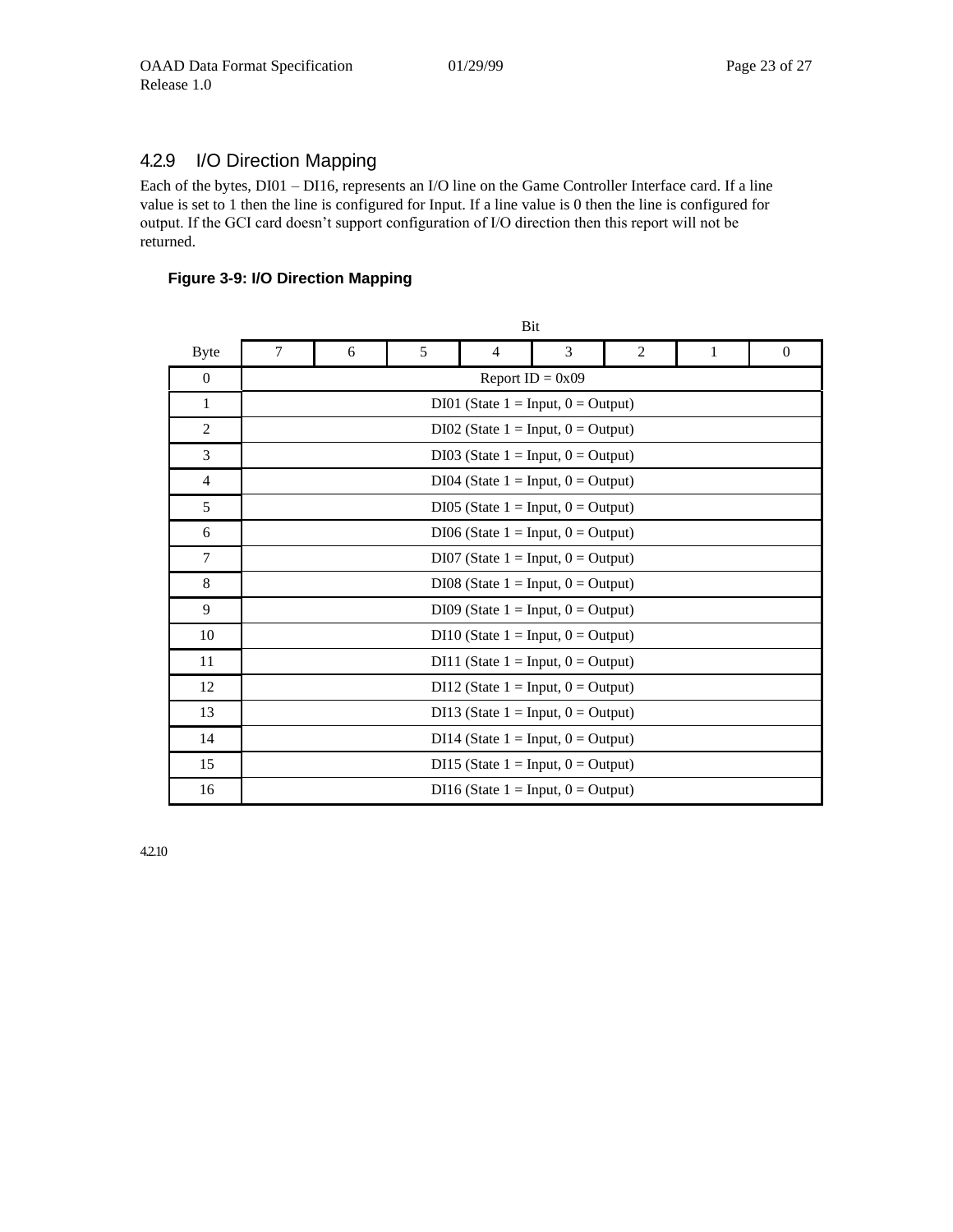# Set I/O Direction

Each of the bytes, DO01 – DO16, represents an I/O line on the Game Controller Interface card. If a line value is set to 1 then the line is configured for Input. If a line value is 0 then the line is configured for output. If the GCI card doesn't support configuration of I/O direction then this report will not be returned.

# **Figure 3-10: Set I/O Direction**

|                | Bit            |                                       |   |                                       |   |   |              |              |  |  |  |  |
|----------------|----------------|---------------------------------------|---|---------------------------------------|---|---|--------------|--------------|--|--|--|--|
| <b>Byte</b>    | $\overline{7}$ | 6                                     | 5 | $\overline{4}$                        | 3 | 2 | $\mathbf{1}$ | $\mathbf{0}$ |  |  |  |  |
| $\mathbf{0}$   |                | Report $ID = 0x0A$                    |   |                                       |   |   |              |              |  |  |  |  |
| 1              |                | DO01 (State $1 = Input, 0 = Output$ ) |   |                                       |   |   |              |              |  |  |  |  |
| $\overline{2}$ |                |                                       |   | DO02 (State $1 = Input, 0 = Output$ ) |   |   |              |              |  |  |  |  |
| 3              |                |                                       |   | DO03 (State $1 = Input, 0 = Output$ ) |   |   |              |              |  |  |  |  |
| $\overline{4}$ |                |                                       |   | DO04 (State $1 = Input, 0 = Output$ ) |   |   |              |              |  |  |  |  |
| 5              |                |                                       |   | DO05 (State $1 = Input, 0 = Output$ ) |   |   |              |              |  |  |  |  |
| 6              |                |                                       |   | DO06 (State $1 = Input, 0 = Output$ ) |   |   |              |              |  |  |  |  |
| 7              |                |                                       |   | DO07 (State $1 = Input, 0 = Output$ ) |   |   |              |              |  |  |  |  |
| 8              |                |                                       |   | DO08 (State $1 = Input, 0 = Output$ ) |   |   |              |              |  |  |  |  |
| 9              |                |                                       |   | DO09 (State $1 = Input, 0 = Output$ ) |   |   |              |              |  |  |  |  |
| 10             |                |                                       |   | DO10 (State $1 = Input, 0 = Output$ ) |   |   |              |              |  |  |  |  |
| 11             |                |                                       |   | DO11 (State $1 = Input, 0 = Output$ ) |   |   |              |              |  |  |  |  |
| 12             |                |                                       |   | DO12 (State $1 = Input, 0 = Output$ ) |   |   |              |              |  |  |  |  |
| 13             |                |                                       |   | DO13 (State $1 = Input, 0 = Output$ ) |   |   |              |              |  |  |  |  |
| 14             |                | DO14 (State $1 = Input, 0 = Output$ ) |   |                                       |   |   |              |              |  |  |  |  |
| 15             |                | DO15 (State $1 = Input, 0 = Output$ ) |   |                                       |   |   |              |              |  |  |  |  |
| 16             |                |                                       |   | DO16 (State $1 = Input, 0 = Output$ ) |   |   |              |              |  |  |  |  |

4.2.11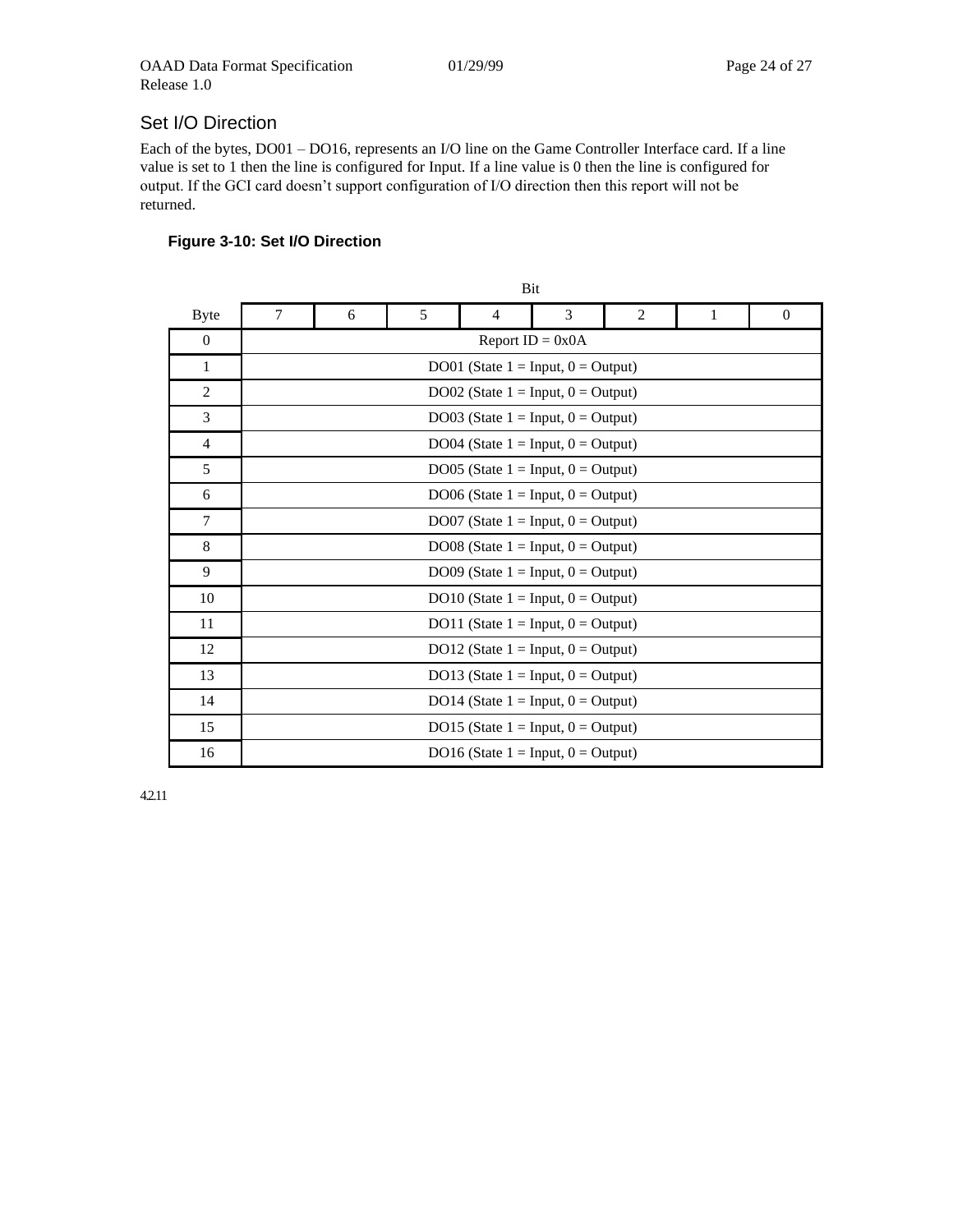### Extended Optical Input State

This class of inputs is usually connected to trackball devices and returns data as a 16 bit word. The byte ordering is 'Little Endian'. Some devices use these inputs as high rate digital counters.

#### **Figure 3-11: Extended Optical Input State**

|                  | Bit                        |                    |  |  |  |  |  |  |  |  |  |  |
|------------------|----------------------------|--------------------|--|--|--|--|--|--|--|--|--|--|
| <b>Byte</b>      | 3<br>7<br>2<br>6<br>4<br>O |                    |  |  |  |  |  |  |  |  |  |  |
| $\boldsymbol{0}$ |                            | Report $ID = 0x0B$ |  |  |  |  |  |  |  |  |  |  |
| $1 - 2$          | OI01 (Input)               |                    |  |  |  |  |  |  |  |  |  |  |
| $3 - 4$          | OI02 (Input)               |                    |  |  |  |  |  |  |  |  |  |  |
| $5 - 6$          | OI03 (Input)               |                    |  |  |  |  |  |  |  |  |  |  |
| $7 - 8$          | OI04 (Input)               |                    |  |  |  |  |  |  |  |  |  |  |

#### 4.2.12 Pin Pad Input

This report supports communication with a Pin Pad device. Specifically this report will return data from the Pin Pad device. Note that this report is not implemented in the V1.1 release.

#### **Figure 3-12 Pin Pad Input**

|                | Bit                                |  |  |  |  |  |  |  |  |  |  |
|----------------|------------------------------------|--|--|--|--|--|--|--|--|--|--|
| <b>Byte</b>    | $\overline{2}$<br>┑<br>3<br>4<br>6 |  |  |  |  |  |  |  |  |  |  |
| $\theta$       | Report $ID = 0x4A$                 |  |  |  |  |  |  |  |  |  |  |
|                | OI01 (Input)                       |  |  |  |  |  |  |  |  |  |  |
| $\overline{2}$ | OI02 (Input)                       |  |  |  |  |  |  |  |  |  |  |
| $\cdots$       | $\cdots$                           |  |  |  |  |  |  |  |  |  |  |
| 255            | OI255 (Input)                      |  |  |  |  |  |  |  |  |  |  |

#### 4.2.13 Pin Pad Status

This report supports communication with a Pin Pad device. This report is used to get status from the Pin Pad device. Note that this report is not implemented in the V1.1 release.

#### **Figure 3-13 Pin Pad Status**

|             | Bit                |          |  |   |   |   |  |  |  |  |
|-------------|--------------------|----------|--|---|---|---|--|--|--|--|
| <b>Byte</b> | −                  | $\sigma$ |  | 4 | 3 | 2 |  |  |  |  |
| 0           | Report $ID = 0x4B$ |          |  |   |   |   |  |  |  |  |
|             | OI01 (Input)       |          |  |   |   |   |  |  |  |  |
| 2           | OI02 (Input)       |          |  |   |   |   |  |  |  |  |
| $\cdots$    | $\cdots$           |          |  |   |   |   |  |  |  |  |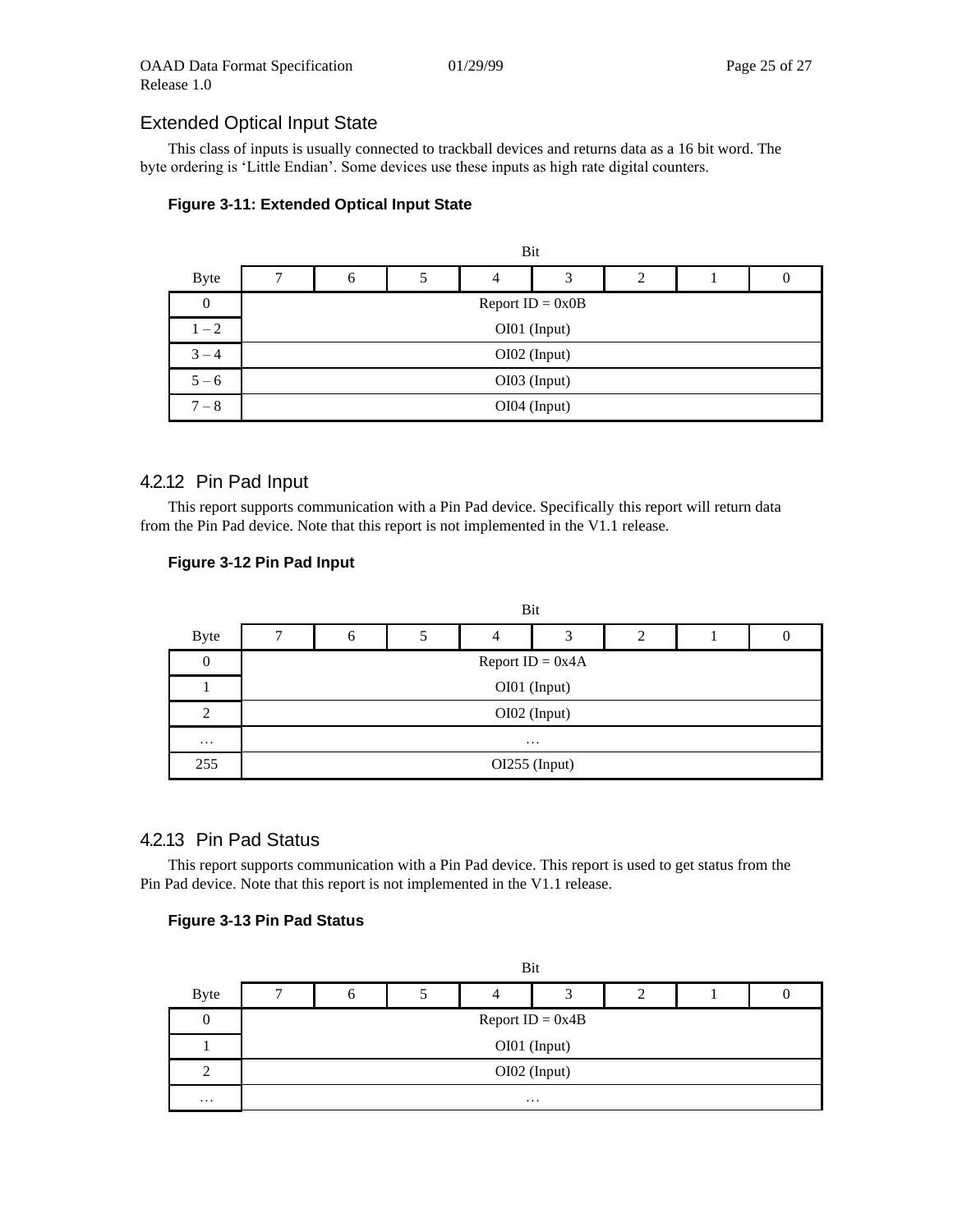I

## 4.2.14 Pin Pad Output State

This report supports communication with a Pin Pad device. This report is used to send data to the Pin Pad device. Note that this report is not implemented in the V1.1 release.

#### **Figure 3-13 Pin Pad Output**

|                | Bit                   |                    |  |  |  |  |  |  |  |  |  |
|----------------|-----------------------|--------------------|--|--|--|--|--|--|--|--|--|
| <b>Byte</b>    | ┑<br>3<br>2<br>4<br>6 |                    |  |  |  |  |  |  |  |  |  |
| $\theta$       |                       | Report $ID = 0x4C$ |  |  |  |  |  |  |  |  |  |
|                | OI01 (Output)         |                    |  |  |  |  |  |  |  |  |  |
| $\overline{2}$ | OI02 (Output)         |                    |  |  |  |  |  |  |  |  |  |
| $\cdots$       | $\cdots$              |                    |  |  |  |  |  |  |  |  |  |
| 255            | OI255 (Output)        |                    |  |  |  |  |  |  |  |  |  |

#### 4.2.15 Pin Pad Command

This report supports communication with a Pin Pad device. Commands and data are passed in the data bytes . Data is returned in the same buffer that is passed to the Device Object.

#### **Figure 3-13 Pin Pad Command**



5